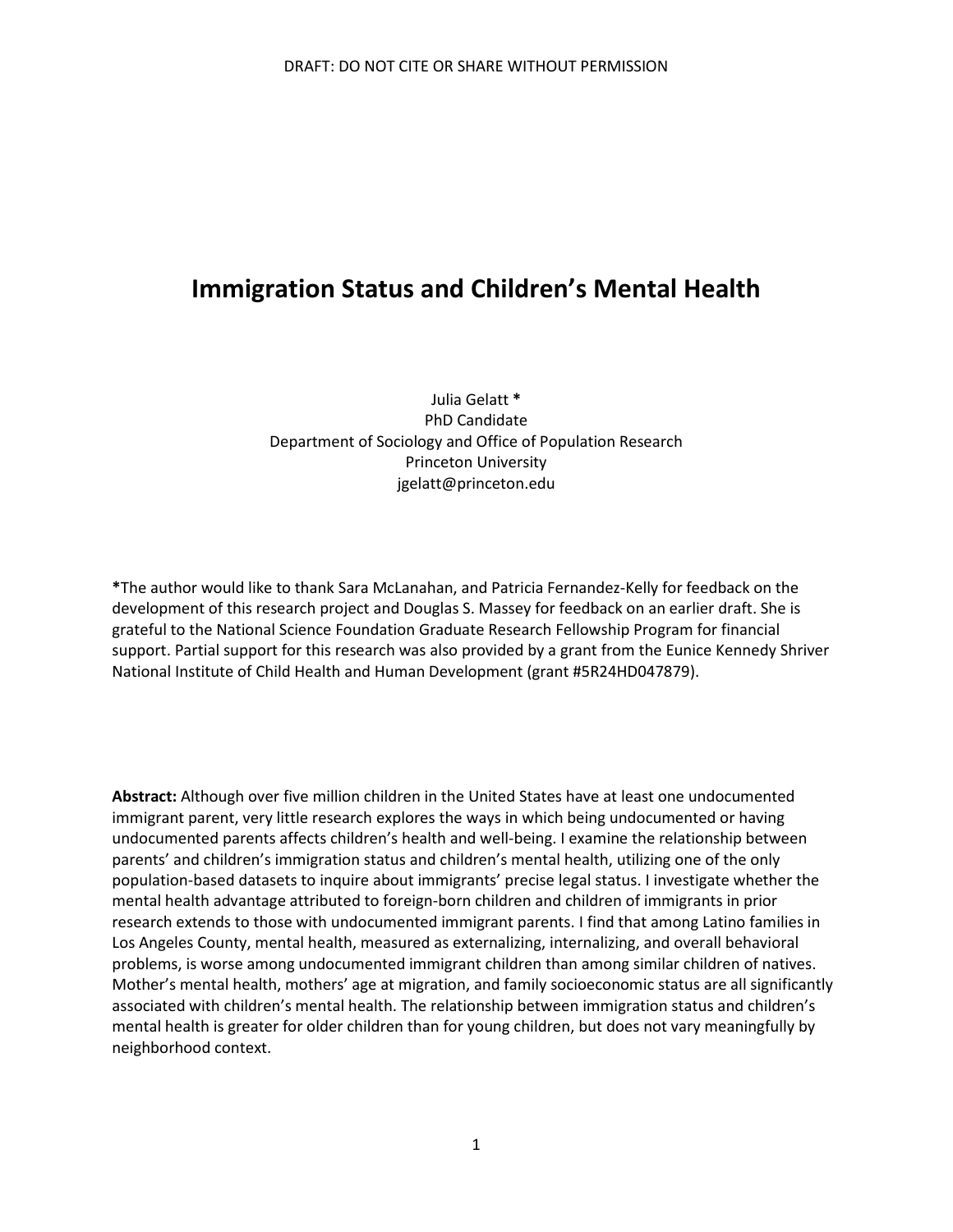#### **Introduction**

Recent policy changes, media coverage, and concerted organizing efforts by pro-migrant groups have combined to raise national attention to the fates of children of undocumented immigrants, born in the United States as US citizens, or brought to the country by their parents at young ages. There are currently an estimated 5.5 million children age 0 to 17 in the country who have at least one undocumented immigrant parent, about 1 million of whom are themselves undocumented (Passel and Cohn 2011). There are an additional estimated 1 million youth age 18 to 30 who entered the United States before the age of 16 who are currently undocumented immigrants (Batalova and Mittelstadt 2012). Until the past several years, there has been very little research on the well-being of children of undocumented immigrants. Scholars have now turned their attention to the difficult transition that undocumented youth make from the relatively protected state of childhood to experiencing the full brunt of their undocumented status as young adults in the United States (Gonzales 2011), and have started to study the cognitive repercussions of having undocumented parents for very young children (Yoshikawa 2011). Despite these initial investigations, the well-being of undocumented children and children of undocumented immigrants remains understudied (Suarez-Orozco et al. 2011). In this paper, I focus on the mental health of children of immigrants, shedding light on the association between having undocumented immigrant parents or being an undocumented immigrant and children's internalizing and externalizing behavioral outcomes. Past research on children of immigrants' mental health has often pointed to a mental health advantage for foreign-born children, but given the particular stressors faced by children with undocumented parents and children who are themselves undocumented, this immigrant mental health advantage may not apply to children of undocumented immigrants.

Children's mental health affects children's, parents', and teachers' quality of life, of course, but also has important implications for inequality trends in the country, as poor mental health in childhood affects children's school performance (Currie and Stabile 2007) and is associated with poorer economic and educational outcomes in early adulthood (Currie et al. 2010; McLeod and Shanahan 1993; Turney and McLanahan 2012). Differences in childhood mental health by immigration status could exacerbate trends in later economic inequalities along lines of immigration status, even for children born in the country or for immigrant children who obtain legal status in the United States. As federal policymakers consider options for revising the country's visa allocation system and/or creating a path to legal status for some undocumented immigrants, they should consider the full range of implications of having a large undocumented immigrant population for the well-being of the country as a whole. Understanding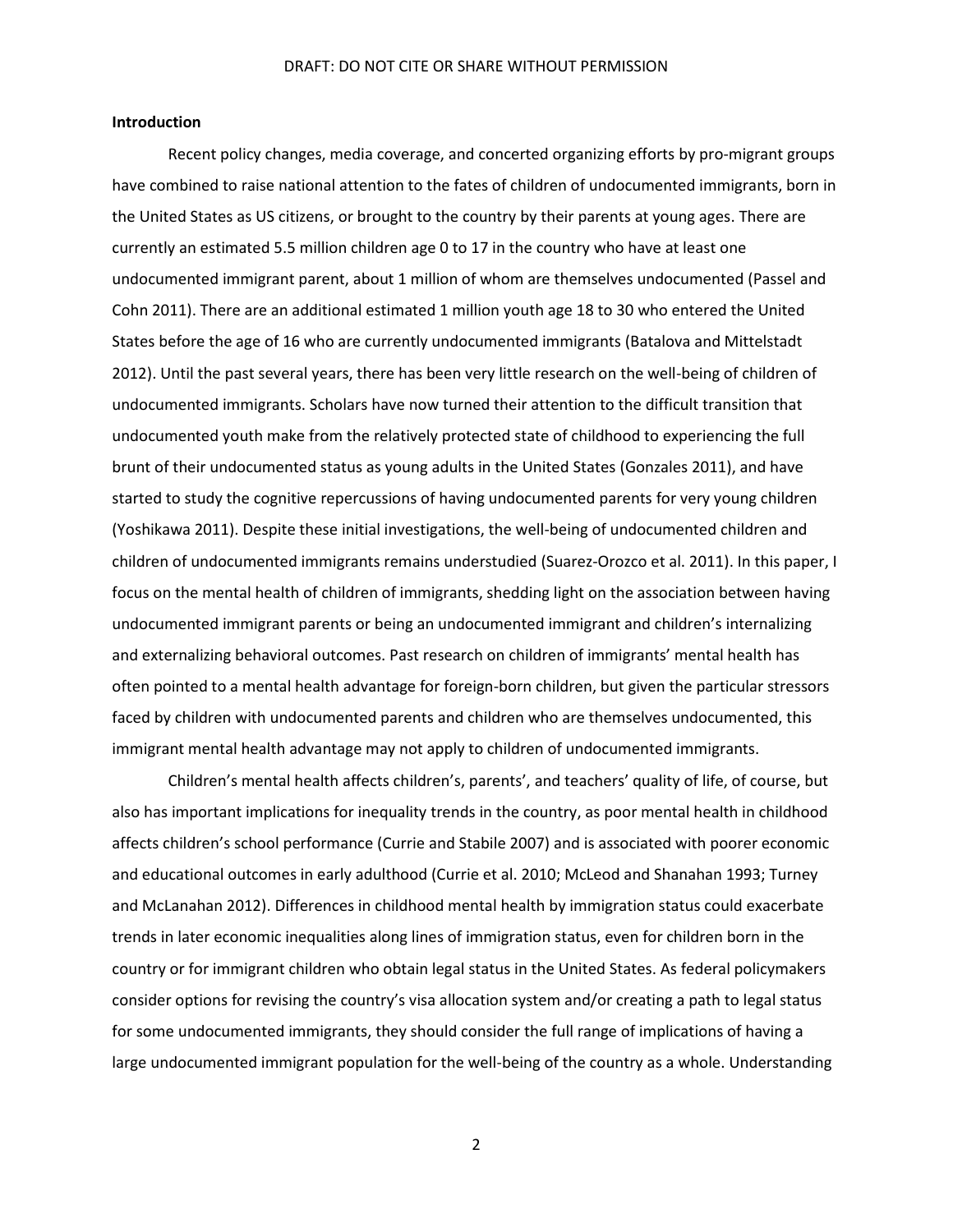the mental health consequences of undocumented status on children is an important part of this full understanding.

In this paper I make use of one of the only population-based, representative datasets that asks immigrants directly about their immigration status, in order to directly observe the relationship between immigration status and children's behavioral outcomes. I use the Los Angeles Family and Neighborhood Survey (L.A. FANS), to look at the overall, externalizing, and internalizing behavioral problems of children, and at several behavioral problem subscales. The L.A. FANS is representative of Los Angeles County, and asks parents whether they and their children have US citizenship, lawful permanent resident status, or (for adults) another type of legal visa, leaving an identifiable undocumented immigrant population. Prior research on the mental health of children of immigrants has been unable to investigate whether trends that hold true for children of immigrants overall hold true for those with undocumented parents or who are themselves undocumented. I take on this task, asking: 1) How does parents' and children's legal status affect children's mental health? 2) What parental or household factors mediate between parents' immigration status and children's mental health? 3) What neighborhood characteristics mediate the relationship between immigration status and children's mental health? 4) Are the effects of immigration status on mental health more severe for older children? and 5) Does living in an immigrant-heavy neighborhood protect children against the impact of immigration status on mental health, or exacerbate such effects?

#### **Literature review**

*Mental health of children of immigrants.* Prior literature generally finds that foreign-born children have a mental health advantage over US-born children, and that children of immigrants have a mental health advantage over children of natives. One study shows that foreign-born adolescents overall – of all immigration statuses from all world regions – experience less depression and more positive well-being than US-born children who share their racial/ethnic background and socioeconomic status. In this study, lower levels of depression but not greater positive well-being seem to be explained by greater religiosity, protective family connections, and social support of immigrant children (Harker 2001). On the other hand, an older exploration found that foreign-born minority children experience poorer mental health – lower self-efficacy and greater feelings of being unpopular or alienated at school -- than native white children of the same ethnic group (Kao 1999). Looking specifically at behavioral outcomes, data from the Early Childhood Longitudinal Survey – Kindergarten sample (ECLS-K), with a nationally representative sample, shows that children from immigrant Asian and Latino families had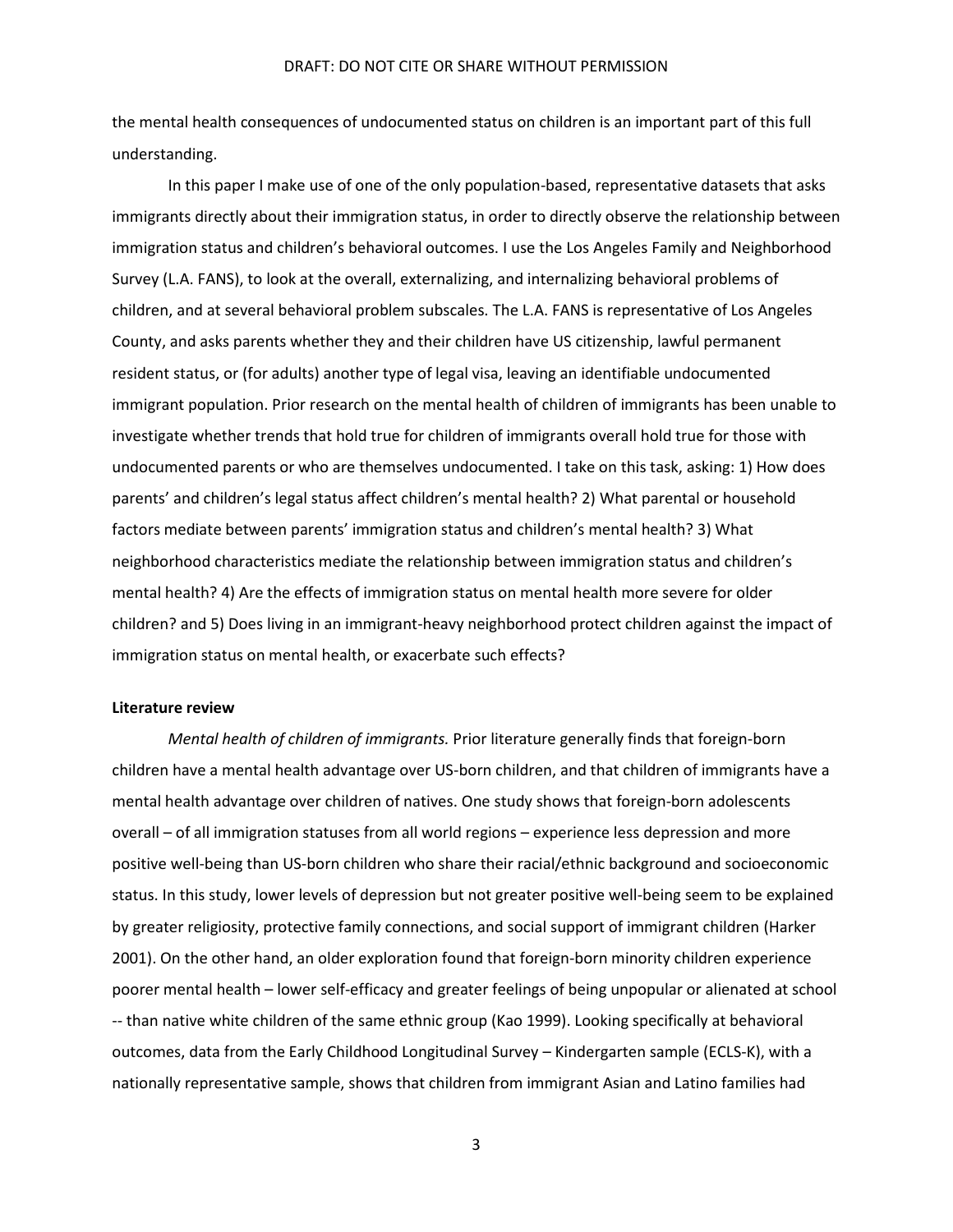fewer teacher-reported externalizing and internalizing problems than native white children (Crosnoe 2006), while data from a sample of young children in large US cities (the Fragile Families and Child Wellbeing Study) found that children born in the United States to foreign-born mothers have lower parent-reported externalizing problems than children born to US-born mothers, but have higher rates of internalizing behaviors (Jackson, Kiernan, and McLanahan 2012).

*Existing research on immigration status and mental health.* There is little research on the mental health implications of undocumented status. Evidence from a small sample of immigrant youth in North Carolina suggests that undocumented children experience higher anxiety than those who have legal status, while experiences of discrimination are more closely associated with levels of depression than is children's legal status (Potochnick and Perreira 2010). Research on undocumented immigrant young adults shows strong threats to mental health as youth learn the full implications of their undocumented status, struggle to meet educational and work goals, and resign themselves to their severely proscribed opportunities in the United States (Gonzales 2011). Even children who are themselves US citizens may face threats to mental health because of their parents' legal status. In interviews, children in immigrant families in Ohio and New Jersey sometimes expressed fear that their families would be split apart by deportation, whether or not the children were undocumented (Dreby 2012). A study of very young USborn children of immigrants in New York City, on the other hand, found that children's behavioral problems did not vary meaningfully between children in Mexican, generally undocumented families, children in Dominican, generally documented families, or children in native, citizen African American families (Yoshikawa 2011). Yet a clear understanding of how parents' and children's immigration status affects children's mental health, in a large, population-based sample, has not been conducted. My study goes beyond this current work by investigating the implications of parents' immigration status as well as the implications of children's own immigration status on children age 3 to 17, using a population-based sample drawn from one of the largest concentrations of undocumented Latino immigrants in the country.

*Fears, socioeconomic status, and neighborhoods of undocumented immigrants.* There are numerous reasons why having undocumented immigrant parents or being an undocumented immigrant could threaten children's mental health. Undocumented immigrants and their families face a very real, very scary threat of deportation and/or family separation. Over 390,000 undocumented immigrants were deported in fiscal year 2011 (Office of Immigration Statistics 2012), including 46,486 parents of US citizen children in the first six months of 2011 (US Immigration and Customs Enforcement 2012). In addition, an estimated 5,100 children were in the foster care system in 2011 because their parents had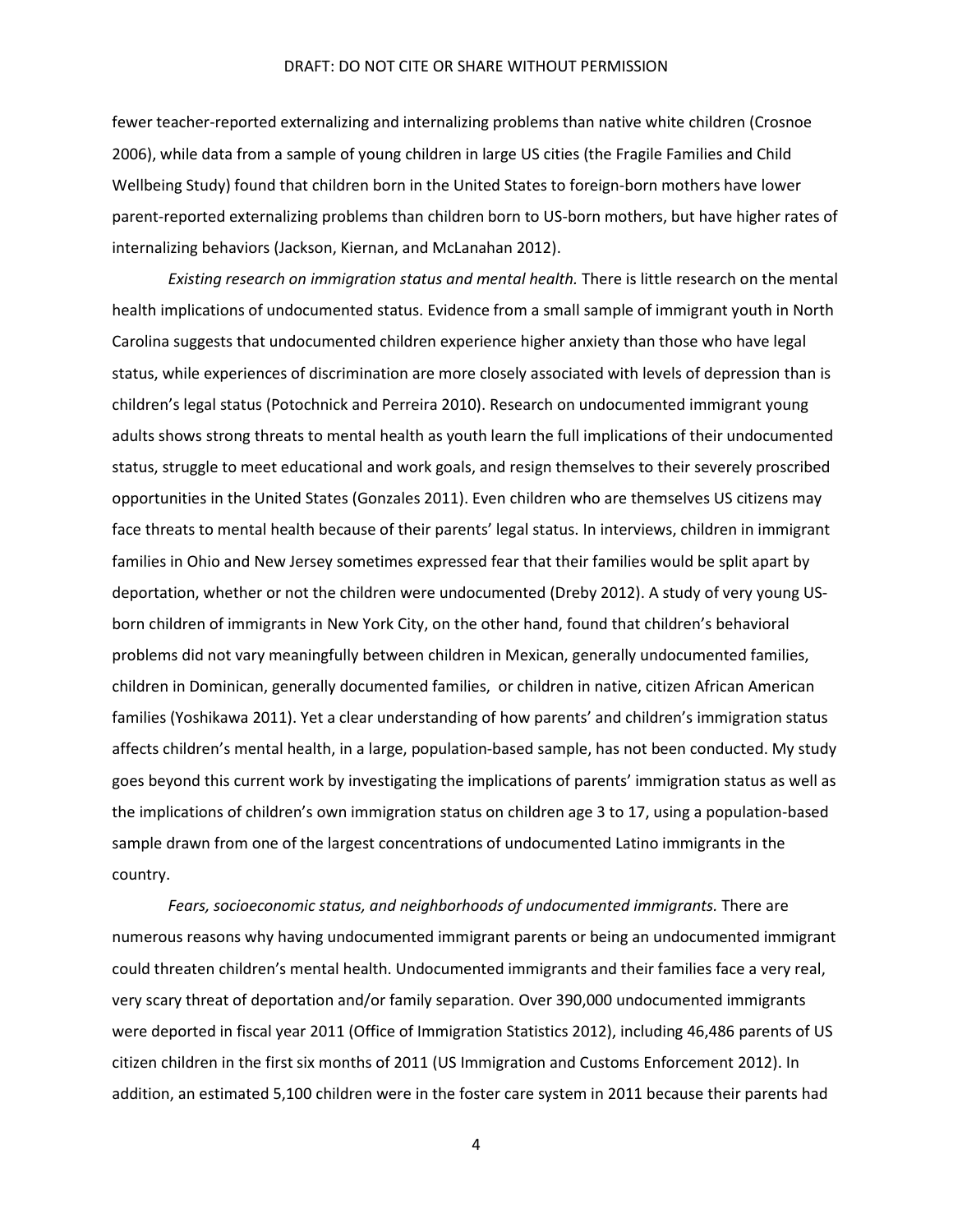been detained or deported (Applied Research Center 2011). Such trends were not so severe in 2000- 2001, when the data I analyze were collected, but there were still over 180,000 immigrants deported per year in 1999-2001 (Office of Immigration Statistics 2012). Undocumented immigrant children may have migrated to the United States at a very early age and few memories of their "home" countries, and sometimes have limited proficiency in their native language. Many undocumented immigrant families left their home countries due to violence, political instability, or severe poverty. Therefore, the thought of being deported to sending countries is often very anxiety-provoking. Whether or not children are undocumented themselves or whether or not they are aware of their own or their parents' undocumented status, whatever stress and anxiety their parents experience due to their families immigration status can affect children's well-being, since parental mental health affects children's mental health outcomes (Meadows, McLanahan, and Brooks‐Gunn 2007).

The implications of immigration status may be particularly severe for undocumented immigrant teens. Ethnographic accounts and qualitative interviews suggest that the full implications of lacking legal status hit when youth find themselves unable to apply for a driver's permit and unable to work afterschool or summer job as their peers do, and learn about the strong barriers they face to higher education and stable, well-compensated employment. Lacking a driver's license can also create immediate social embarrassments for unauthorized teens because they must depend on friends for rides, have trouble going to R-rated movies or bars and clubs, cannot join school trips across the US border, and often invent lies to explain their nonparticipation. Some teens mention that they feel ashamed of their legal status, while others express great jealousy of siblings and friends who are able to pick the college of their choice and apply for scholarships and financial aid (Abrego and Gonzales 2010; Cebulko 2008; Gonzales 2011; Thorpe 2009).

In addition to the direct threats from undocumented status to mental health, being undocumented is also, of course, highly correlated with experiences of poverty in the United States, which can in turn affect mental health. Undocumented parents and teens lack work authorization, and so must take jobs off the books in the informal economy, or use false or stolen documents to obtain employment. Such jobs are generally found in lower-paying, less-desirable, less-flexible occupations. Parents often also work multiple jobs to cover basic costs of living. Parents' work situations and low incomes could affect children's mental health in several ways. First, substantial evidence has shown that children who live in poverty exhibit greater behavioral problems, and a longitudinal study of children's experiences with poverty demonstrated a causal relationship, with increases in income leading to decreases in children's externalizing behavior (Dearing, McCartney, and Taylor 2006). Both current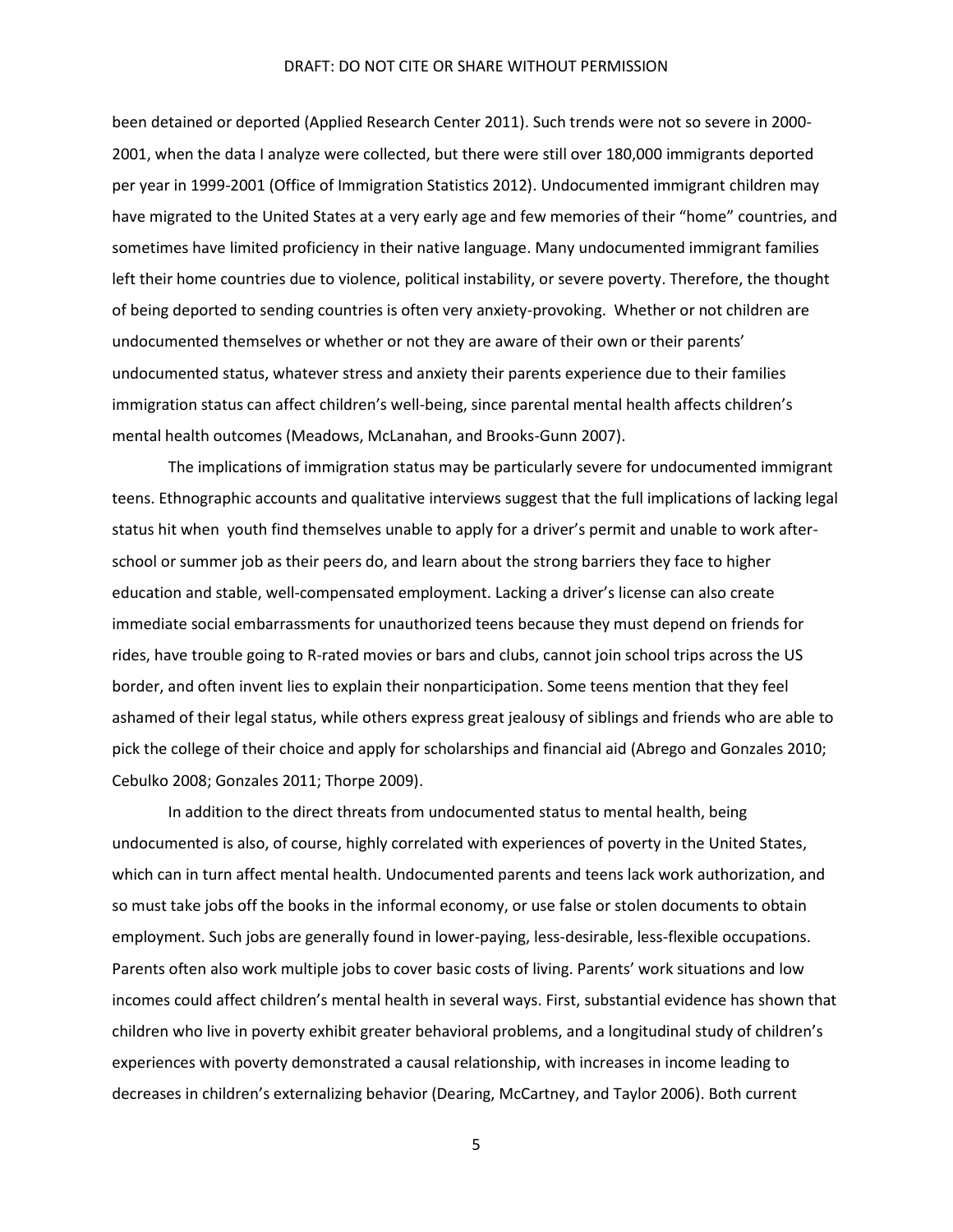poverty and long-term poverty seem to affect children's mental health, with associations between longterm poverty and internalizing behavioral problems, and between current poverty and externalizing behavioral problems (McLeod and Shanahan 1993).

Second, the greater poverty experienced by undocumented families may lead to less-supportive living situations. Doubling up to save on rent can lead to overcrowded households, which have been tied to children's physical manifestations of stress and to behavioral problems (Yoshikawa 2011). On the other hand, children with foreign-born parents are more likely than children of natives to grow up in two-parent families, which are protective of children's mental health (Landale, Thomas, and Hook 2011). Undocumented families may also change residence more often, due to difficulties paying rent, the need to find lower-cost, likely less-well-maintained, rental units, or due to weaker negotiating power with landlords. To the extent that such moves disrupt children's daily patterns, friendships, or force them to change schools, frequent moves could have a negative impact on children's emotional well-being. Undocumented immigrant parents' undesirable work situations may also affect their parenting behaviors. Research shows that parents with less self-direction and autonomy at work report to lessresponsive parenting techniques, which in-turn, affect children's well-being (Greenberger, O'Neil, and Nagel 1994; Yoshikawa 2011).

Low incomes can also lead families to live in poorer, less-stable, more heavily immigrant neighborhoods, with important implications for children's mental health. Adolescents who live in poor neighborhoods have higher rates of internalizing and externalizing mental health problems, an associated mediated at least in part by exposure to neighborhood hazards such as gang and drug activity (Aneshensel and Sucoff 1996). Evidence from the Moving to Opportunity experiment, which offered randomly selected families in public or subsidized housing in poor neighborhoods in five cities a voucher to move to a low-poverty neighborhood, showed that moving from poor to a less poor neighborhood reduced arrests and improved mental health for female youth, but increased non-violent arrests and risky behavior for male youth (Kling, Ludwig, and Katz 2005; Kling, Liebman, and Katz 2007). Residence in neighborhoods with higher turnover could lead to weaker networks of information and support, lessening parents' knowledge of and access to public and private resources to support their children. This could be particularly true if families live in neighborhoods without many other parents.

Children's residence in neighborhoods with high concentrations of other immigrants could also have protective or deleterious consequences for their mental health. On the one hand, ethnic and immigrant communities could protect against racial or ethnic discrimination, provide strong information networks, or provide access to employment or micro-loans or other material assistance from co-ethnics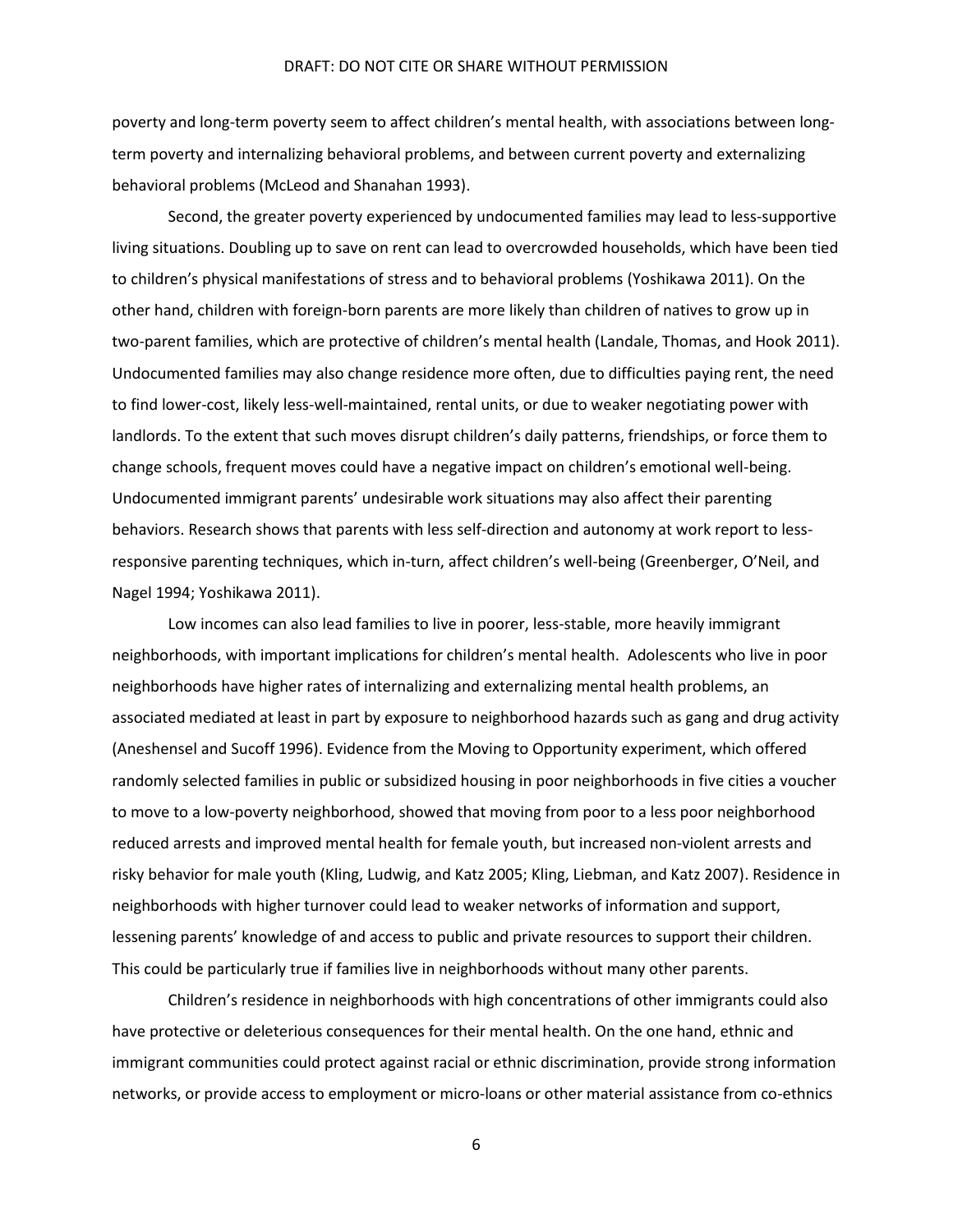that can insulate against poverty (Portes and Rumbaut 2006; Portes and Sensenbrenner 1993). Neighbors who are also undocumented immigrants can share useful information on how to navigate official systems, and on what types of government services are safe and not safe to access. On the other hand, if such immigrant neighborhoods have low levels of English speaking ability and are linguistically isolated, information networks may not extend to useful resources outside the immigrant community. Immigrant enclaves can also be resource-poor, leading to concentrations of poverty and disadvantage (Menjívar 2000).

#### **Hypotheses**

Based on this existing evidence, I expect to find the following:

*1) How does parents' and children's legal status affect children's mental health?*

H1) Unlike children of immigrants overall, children in mixed-status families and children in undocumented families will have worse mental health outcomes than children in native families. That is, I expect that parental immigration status and children's own immigration status will both be associated with children's mental health.

*2) What parental or household factors mediate between parents' immigration status and children's mental health?*

H2) Household poverty, residential instability, overcrowding, and mothers' mental health will mediate some of the relationship between immigration status and children's mental health.

*3) What neighborhood characteristics mediate the relationship between immigration status and children's mental health?* 

H3) Neighborhood poverty, residential turnover, and neighborhood threats to safety (gangs and drugs) will explain some of the negative association between undocumented status and children's mental health.

*4) Are the effects of immigration status on mental health more severe for older children? Does living in an immigrant-heavy neighborhood protect children against the impact of immigration status on mental health, or exacerbate such effects?*

H4) Being in an undocumented immigrant family will have a more negative impact on mental health for older children than for younger children, but age will not matter for children in legal immigrant or mixed-status families.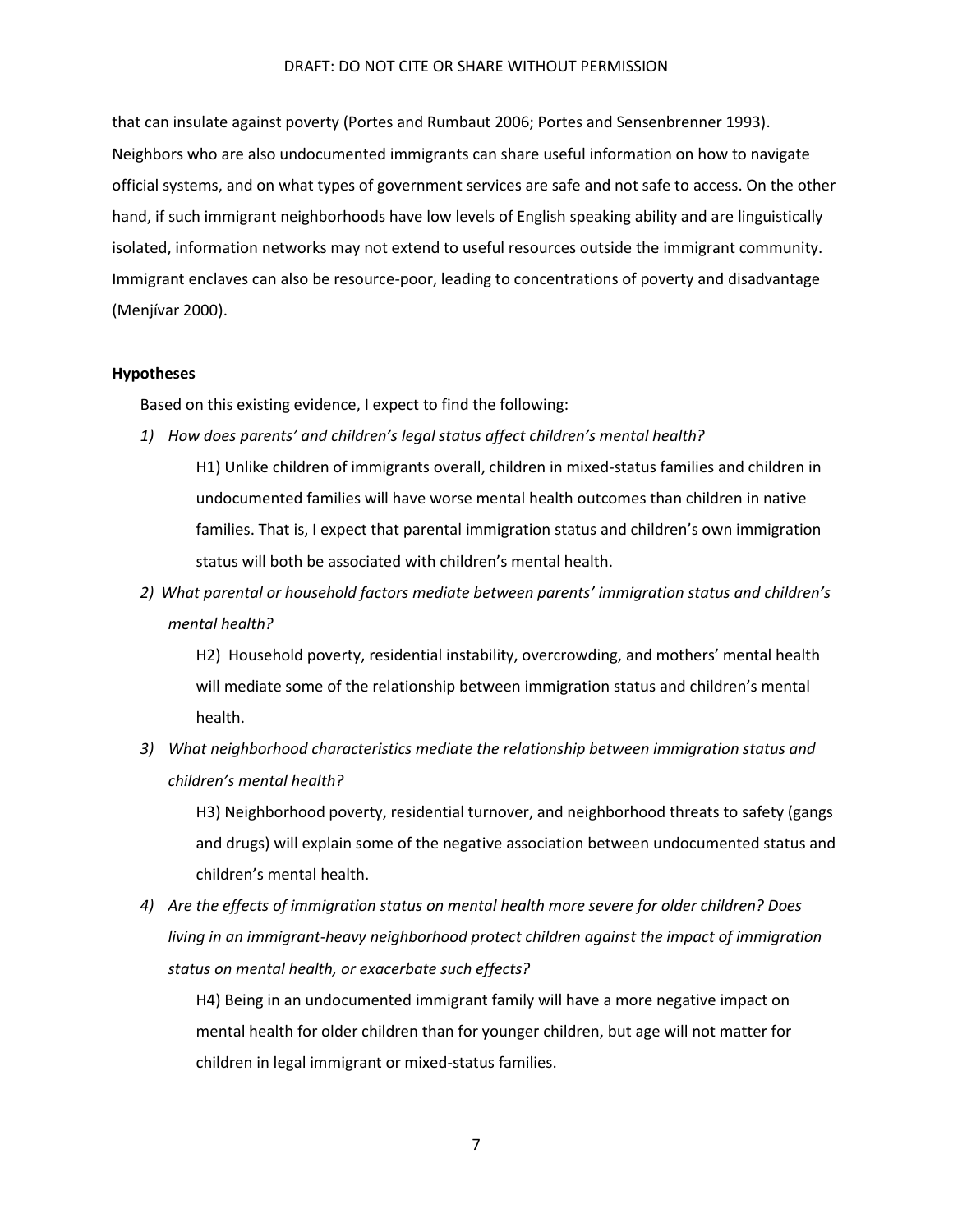H5) Residence in a highly immigrant neighborhood will serve as a protective factor for children's mental health, lessening the relationship between immigration status and poorer mental health for children.

### **Methods**

*Data.* The Los Angeles Family and Neighborhood Survey (L.A. FANS) is a survey of households in a stratified random sample of census tracts in Los Angeles County. The first wave of the survey, which I analyze here, was conducted in 2000-2001. I use the first wave of the survey, rather than the second, conducted in 2006-2008, because the sample of children of immigrants is substantially larger in the first wave of the survey. The second wave included a sample that was a mix of follow-up with wave 1 respondents, whether or not they moved out of Los Angeles County, and a cross-sectional sample of Los Angeles County. There was substantial attrition of the child sample between waves 1 and 2, in addition, some children aged out of the behavioral measures, which were only taken for children age 3 to 17. The utility of a panel dataset is impeded by the fact that only a handful of children experienced a change in their own or their parents' immigration status between wave 1 and wave 2, making true longitudinal analysis impossible. The cross-sectional sample in wave 2 is relatively small, and only contains 34 children who can be identified as living in undocumented families. Focusing on the first wave of the survey provides a larger, more-useful sample of the county.

The L.A. FANS survey oversampled households with children and in poor or very poor neighborhoods. In each household, one randomly selected adult was interviewed. In all households with children, the primary caregiver, usually the mother, was also interviewed, whether or not the primary caregiver was the randomly selected adult. Parents provided information on one randomly selected child, and if any siblings lived in the household, on one randomly selected sibling. Therefore, some households have information on one child in the household and others have information on two children in the household. Children age 9 and older were also interviewed directly. Interviews were conducted in-person in English, Spanish, or a combination of English and Spanish. Ultimately 3,085 households were interviewed. The overall response rates for sampled and eligible respondents were 85 percent for randomly selected adults, 89 percent for primary caregivers, 87 percent for randomly selected children, and 86 percent for child respondents (Peterson et al. 2004). Undocumented immigrants from California are clearly not representative of all undocumented immigrants in the United States, but it is a good site for such a study. California has more undocumented immigrants than any other state, about 2.6 million (Passel and Cohn 2011). In 2004, over 1 in 10 school-aged children in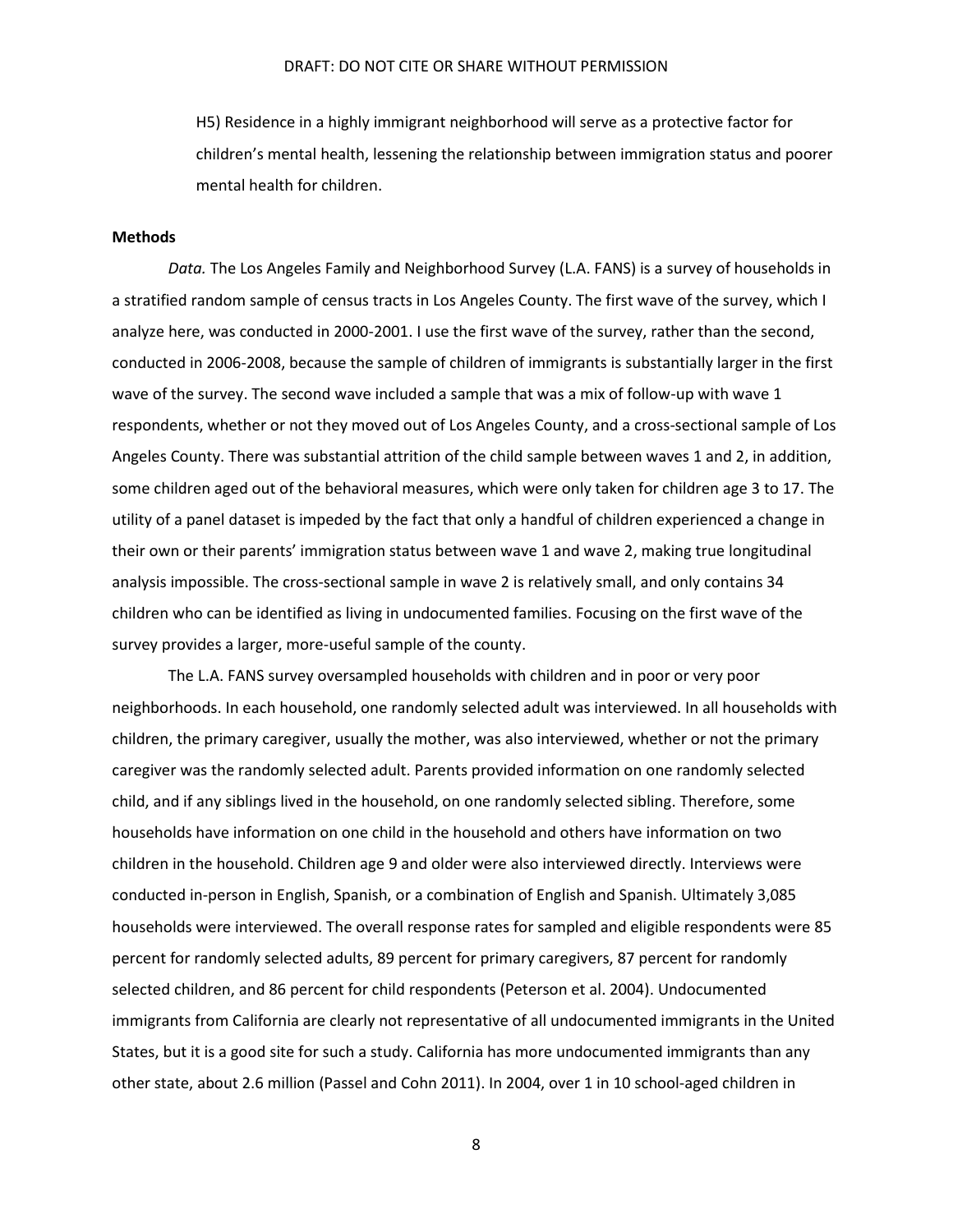California had an undocumented immigrant parent (Fortuny, Capps, and Passel 2007). California's undocumented population is heavily concentrated in the Los Angeles area -- estimates from both 2001 and 2008 suggest that just over 900,000 undocumented immigrants resided in Los Angeles County (Hill and Johnson 2011).

Importantly, L.A. FANS asks parents about whether they have a temporary visa or refugee status, a green card for legal permanent residence, or US citizenship, and asks parents whether children have a green card for legal permanent residence or US citizenship. Because the survey was conducted only in English and Spanish, I exclude Asian immigrants and focus my analysis on families with roots in Latin America, picking families in which parents define themselves as Latino and were born in the United States, Mexico, Central America, or other Latin American countries. I assign children into four types of immigrant families. Children in "native families" are those who are US-born and whose parents are USborn. Children in "legal immigrant" families have parents who have a green card or valid visa and children who are US-born or have a green card. Most children in this category are US born. "Mixedstatus" families are those in which parents are undocumented (no green card or visa) and children are US-born or legal immigrants. Finally, "undocumented" families are those in which parents and children are undocumented. I use comparisons between children in mixed status families and children in either native or legal immigrant families a test of the impact of *parents'* immigration status on children's mental health. I use comparisons between children in undocumented immigrant families and children in mixed-status families as a test of the impact of *children's* immigration status on children's mental health. There are 3,864 children in the roster file. Of these 3,062 had valid interviews collecting parental characteristics and parents' reports of children's behavior. Selecting only children in families with Latin American origins reduced this sample to 1,932, and after selecting only children who could be identified as residing in one of these four types of immigrant families, selecting only children age 3 to 17, for whom the behavioral questions were asked, and selecting children whose parents answered behavioral questions, my analytic sample is 1,556. I use the Amelia program, written by James Honaker, Anne Joseph, Gary King, Kenneth Scheve, and Naunihal Singh at Harvard to multiply impute missing data in my independent variables.

*Dependent variables.* I explore nine scales of children's parent-reported behavior problems. Parents were asked about 28 different types of children's behavioral problems for children age 3 to 17, and were asked to list whether each behavioral problem was often true for the child (2), sometimes true (1), or never true (0), utilizing child behavior checklist developed by Achenbach, a widely-used tool for assessing children's behavior (Achenbach and Edelbrock 1981). Behavioral subscales were generated to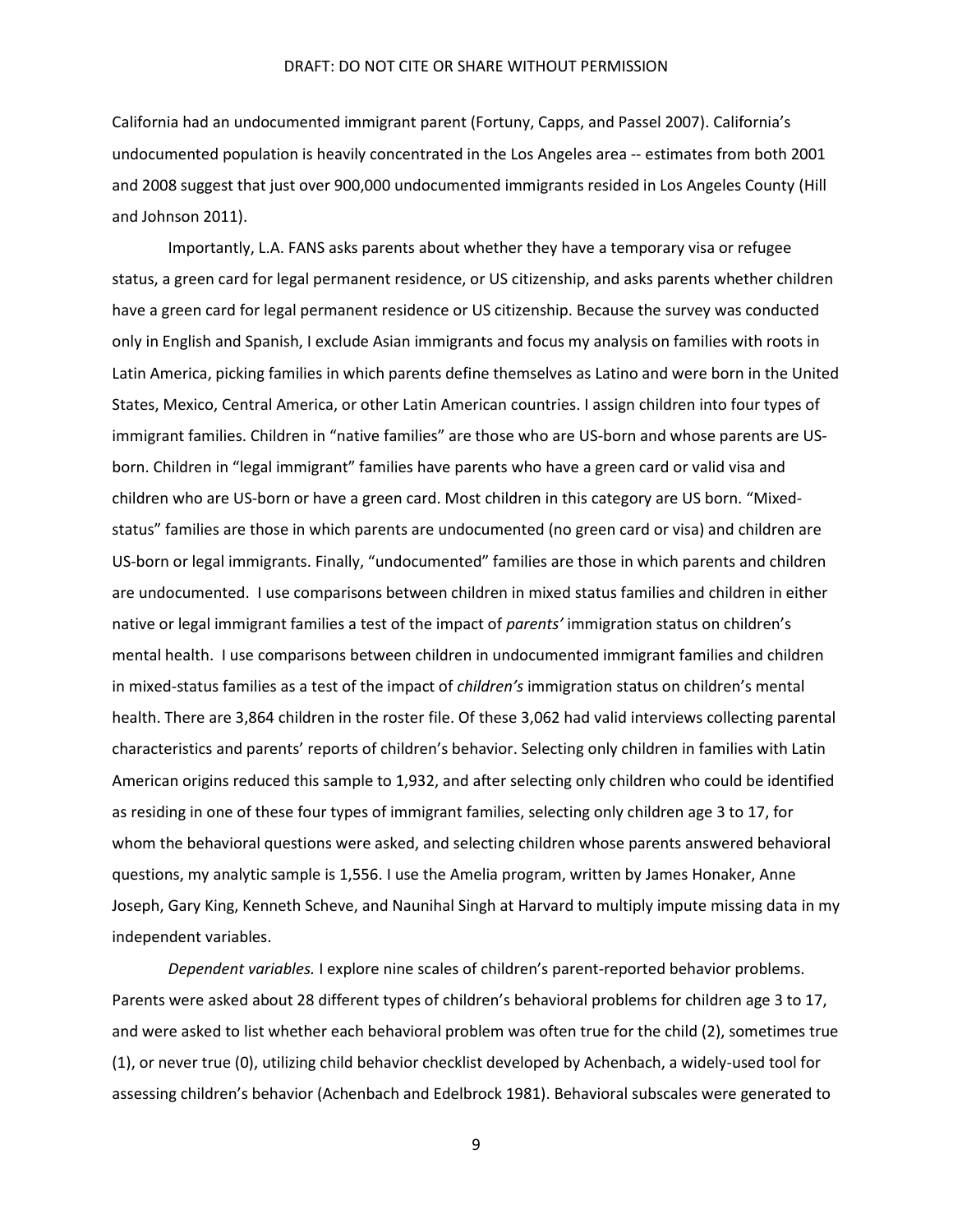align with those included in the National Longitudinal Survey of Youth (NLSY). Each behavioral scale is made up of the mean of parents' answers to the individual behaviors that make up that scale, so the scales range from zero to two. Because the distribution of these scales was right skewed, I took the natural log of each scale, to get closer to a normal distribution. I examine three broad behavioral scales: 1) overall – a scale made up of all behaviors measured; 2) externalizing, which measures misbehaving, acting out, and displaying anger; 3) internalizing, which measures anxiety, depression, and clinginess; and six behavioral sub-scales: 1) antisocial, measuring misbehavior and disobedience; 2) anxious/depressed; 3) hyperactive, measuring symptoms of attention deficit and hyperactivity; 4) headstrong, measuring whether the child has a temper or is argumentative; 5) dependent, measuring whether the child is clingy or demanding attention; and 6) peer, measuring whether the child has difficulty getting along with other children.

*Independent variables: Controls.* To control for other factors that might vary among children in different types of immigrant families and that affect child mental health, I first control for several child, family, and neighborhood-level factors before exploring my hypothesized mediators. First, I control for children's age and gender, and the language of the parental interview. Broad evidence suggests that behavioral problems are greater for younger than older children, and that mental health problems tend to be expressed as externalizing behaviors in boys, but as internalizing behaviors in girls (Crijnen, Achenbach, and Verhulst 1997). Exploration of this dataset reveals that parents answering behavioral problem questions in Spanish tend to report greater behavioral problems than parents reporting in English. Because this measure is significantly correlated with reports of children's behavioral problems, while a measure of whether the family speaks only Spanish at home is not, I conclude that these language differences may be related to translation issues in the behavioral scales, rather than to real behavioral differences by mother's level of assimilation or English speaking ability. Therefore, I control for language of interview in all analyses.

I next control for household composition, including the number of siblings, whether the child lives with two parents, with their mother and step-dad, with a single mother, or in another type of family composition, and mother's age. Long-standing research has shown that children in two-parent families have better mental health than children with step-parents or one-parent families (Dawson 1991; Amato 2005). I next control for the highest educational attainment of an adult in the household (less than high school, high school, or some college or more). Finally, I control for immigration factors: Whether the child's mother lived in the United States at age 14, how many years the mother has lived in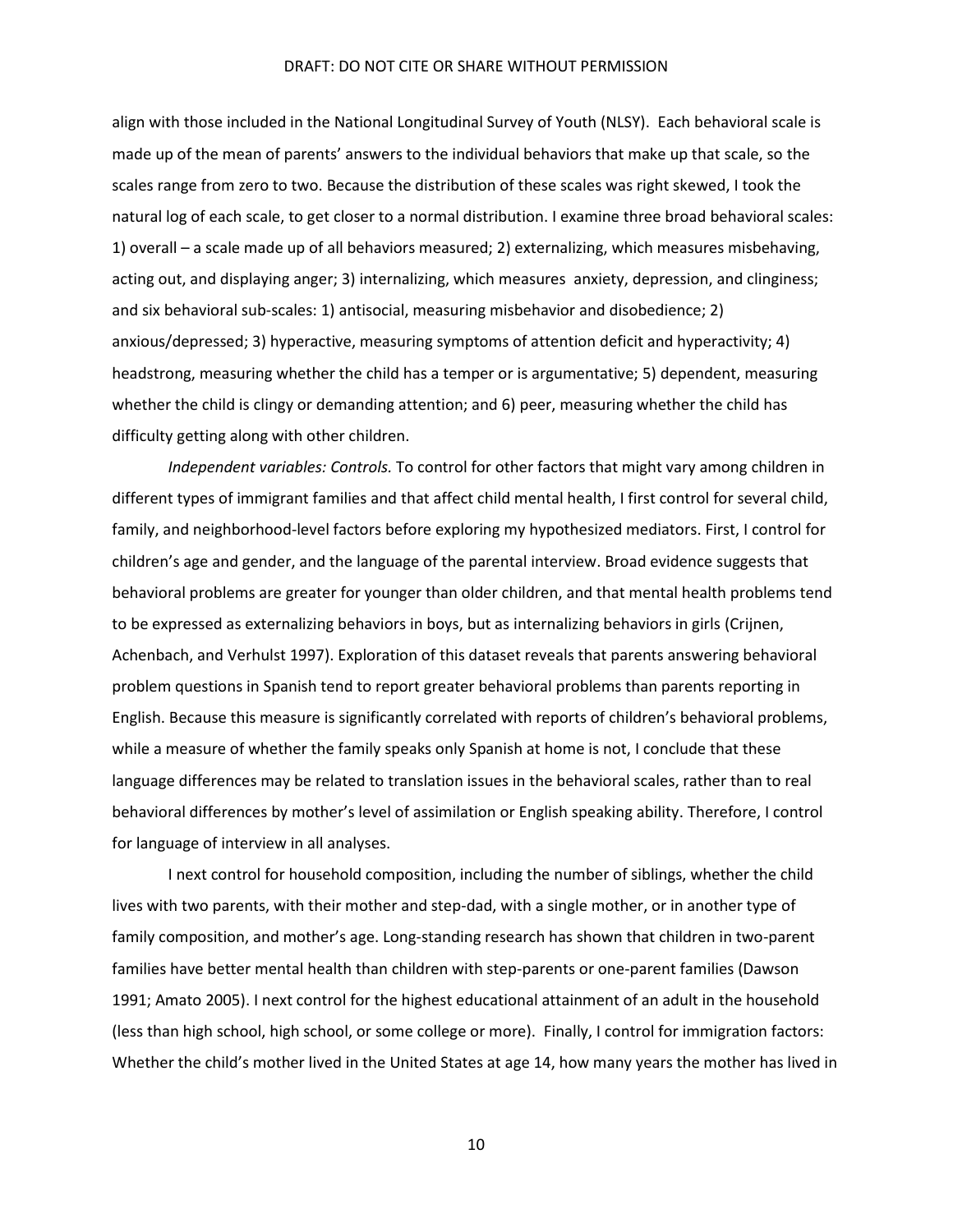the country (less than five, five to 10, 10-19, or 20 or more), and whether the child's family traces their origins to Central or South America versus Mexico.

*Independent variables: Mediators.* After controlling for these basic features, I explore which family and neighborhood characteristics mediate any remaining relationship between immigration status and children's mental health. I look at the role of family socioeconomic status by controlling for economic circumstances that may be affected by parents' immigration status. I control for household income, using the log of household income in order to transform this measure to have a more normal distribution. I also include a measure of the household is overcrowded (measured as more than two people per bedroom in the house), whether the family changed residence at all in the prior two years, and a scale created by averaging six measures of the interviewer's assessment of the interior environment of the child's home, such as whether the visible part of the home is clean, well-lit, safe for kids, etc.

I hypothesize that parents' poorer mental health, due to their undocumented immigrant status, could negatively impact the mental health of children in mixed-status or undocumented immigrant families. I explore this mechanism by controlling for various measures of mothers' mental health and social support. I first include a binary indicator of whether the mother experienced two week stretches of depression or loss of interest in the past 12 months. I control for mothers' sense of control over life, or self-efficacy, as measured by a weighted scale (weighted using principal components analysis) of mothers' answers to the seven-question Pearlin Self-Efficacy scale. To measure mothers' social support, I include a binary indicator of whether mothers say they have any source of emergency childcare should they need it, whether they say they have someone they could ask for money in an emergency situation, how often the mother reports seeing friends or family (once a week or more, a few times a month, once a month, a few times a year, or once a year or less), and whether mothers attend church at least monthly.

I include a variety of measures of parenting quality and mothers' feelings about parenting. I first control for mother's reports of aggravation from parenting, based on questions drawn from the Child Development Supplement of the Panel Study of Income Dynamics. In the L.A. FANS, these questions are asked with a 5-point Likert scale of responses. The questions are phrased as 1) "Being a parent is harder than I thought it would be," 2) "I feel trapped by my responsibilities as a parent," 3) "I find that taking care of my [child/children] is much more work than pleasure," and 4) "I often feel tired, worn out, or exhausted from raising a family." I take the mean of the four items to create my parenting aggravation scale. I control for whether mothers report that they have consumed five or more alcoholic beverages at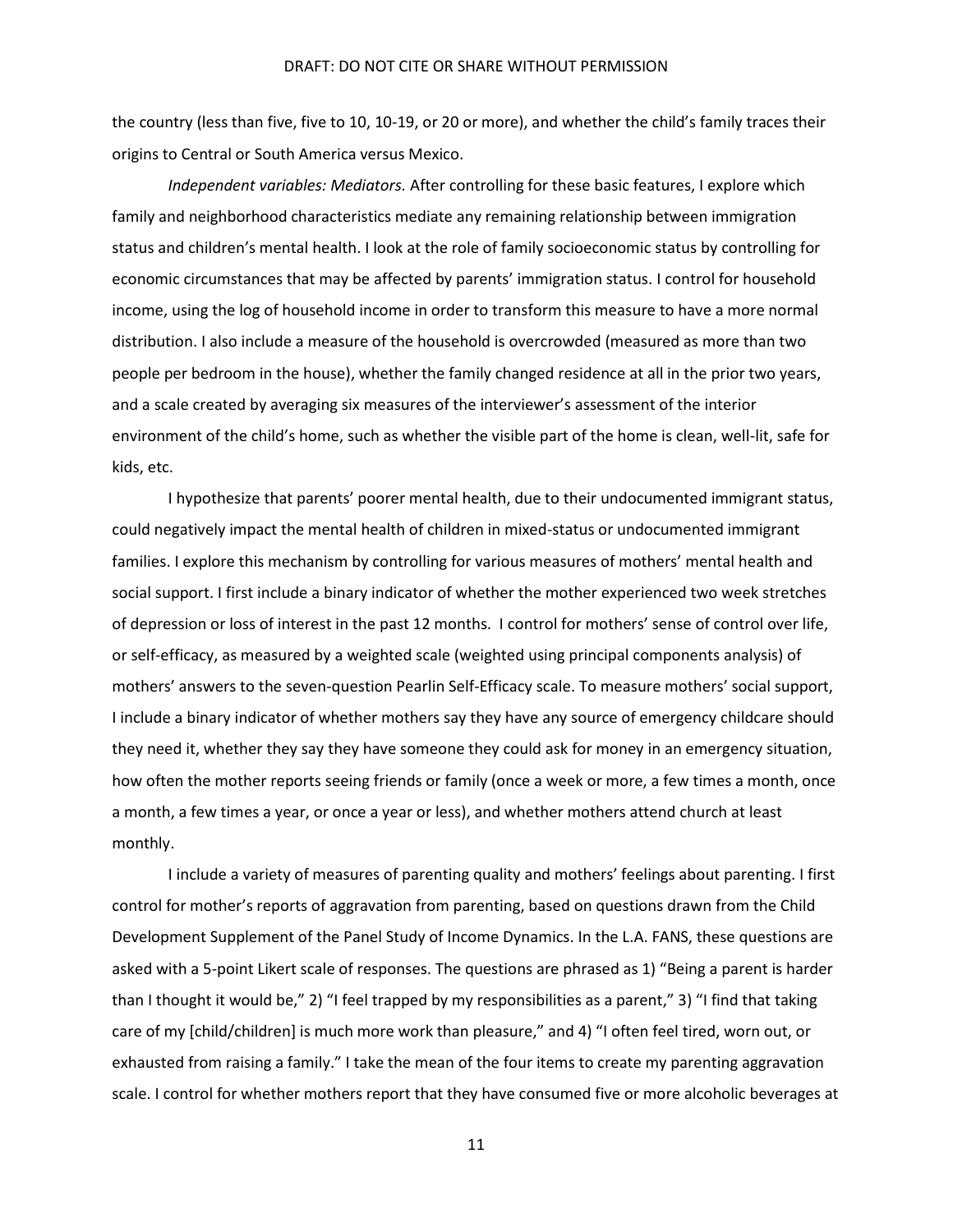a time in the past month, which is the standard definition of binge drinking. I also control for older children's (age 9 and older) reports of family conflict. There are six questions in the L.A. FANS that ask children about how their family settles arguments, whether they 1) fight a lot, 2) lose their tempers, 3) throw things, 4) calmly discuss problems, 5) say mean things to each other, or 6) hit each other. Children reported whether each behavior was true, sometimes true, or not true. I took the average of each child's reports on these six measures to create the family conflict scale. I include these measures of family conflict because immigrant parents may employ harsher parenting techniques than US-born parents because of cultural differences imported from their home countries or because undocumented immigrant parents may experience more controlling work situations, which have been shown to lead to harsher parenting (Yoshikawa 2011). I include this measure also because the quality of relationships between immigrant parents and their US-born immigrant children may be affected by processes of dissonant acculturation, in which children become more assimilated to the US context than their immigrant parents, leading to role reversal between parents and children, a potential breakdown of parental authority, and sometimes increased family conflict as parents and children renegotiate their roles (Portes and Rumbaut 2001). Such processes are likely not experienced to the same extent by native Latino families.

Finally, in order to account for differences in the neighborhoods experienced by children in different types of immigrant families, I control for several measures of neighborhood characteristics, reported by older children, and from tract-level census data from the 2000 census. I include child-level reports of neighborhood quality from children age 11 and older, measuring whether they 1) feel safe in the neighborhood, 2) feel safe at school, 3) whether there are gangs in their neighborhood or school, 4) whether someone had tried to rob them in the last year, 5) whether someone had offered or sold them drugs in the last year, and 6) whether they saw someone get shot or were shot at in the past year. Children could respond no, sometimes, or yes to the questions about neighborhood and school safety. I created a binary measure coded as 1 if children answered yes, and 0 if children answered sometimes or no. I also include two measures asked of all children age 9 and older: whether they know most adults in the neighborhood, and whether they know most kids in the neighborhood. For the questions on knowing kids and adults in the neighborhood, children were asked, "How many of the [adults or grownups / kids and teens] in your neighborhood do you know? Would you say you know most, some, or none of them?" I created a binary indicator equal to 1 for each measure if children answered "most" to the corresponding question.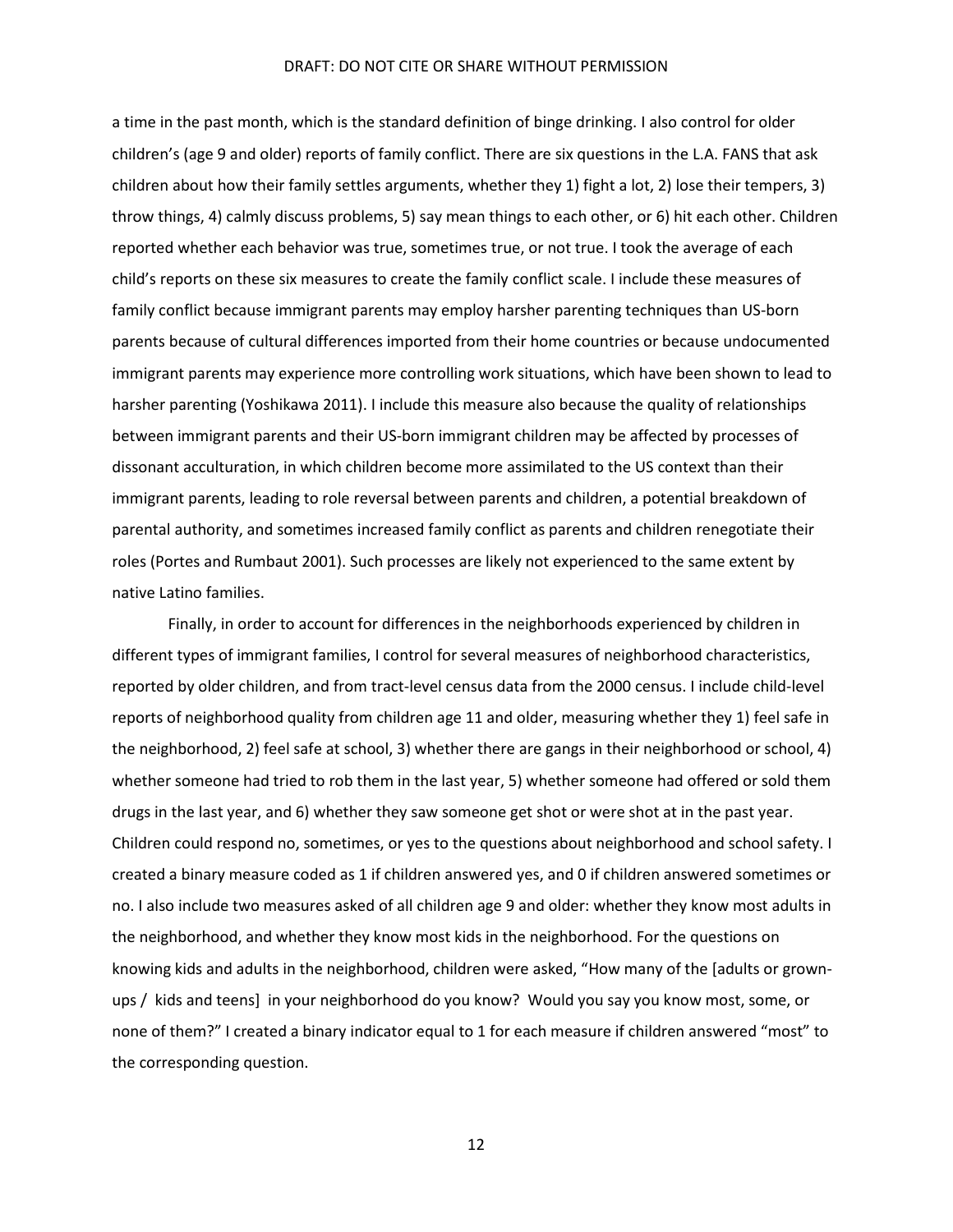I also merge on census data describing the census tract in which children reside. I create several factors of neighborhood characteristics, using revised versions of scales that were provided in the L.A. FANS data. First, I control for neighborhood poverty, which is a weighted scale, weighted using principal components analysis, of the share of individuals in the tract who live below the poverty line, the median household income in the tract in 1999, and the share of households headed by women with children. Next I control for the immigrant concentration in the neighborhood, which is a weighted scale of 1) the share of adults in the tract who are Spanish speakers, 2) the non-citizen share of the population, 3) the foreign-born share of the population, 4) the share of the population that is a recent immigrant, defined as someone who entered the United States to live after 1995, 5) the share of adults in the tract who are English only speakers, and 6) the share of adults who speak English very well. I also control for the share of households in the neighborhood that have children in them. The residential instability scale is a weighted scale of 1) the share of people in the tract who are living in the same residence as in 1995, 2) the share of residences that are owner occupied, 3) the share of households that are in multi-unit buildings, and 4) the share of households made up of non-family living arrangements. Finally, I control for the ethnic and racial composition of the neighborhood, including the share of the neighborhood that is Latino, non-Hispanic white, non-Hispanic black, and Asian or other. I combine the share Asian with the share from other races and ethnicities because the Latino families in my sample tend to live in census tracts with a very low Asian share of the tract population.

Finally, to explore whether the effect of immigration status on children's mental health varies by age, I include interaction terms between immigration status and age 8 to 11 and immigration status and age 12 or older. To explore whether residence in an immigrant enclave protects against the negative impacts of undocumented immigrant status, I include an interaction effect between immigration status and the neighborhood immigration scale.

*Analytic strategy.* After looking at descriptive statistics of the analytic sample, my first set of analyses examine whether there is any relationship between parents' or children's immigration status and children's behavioral problems. I use ordinary least squares regression models, with a random intercept at the household level to adjust standard errors to account for similarities between siblings. I also ran models with both family and neighborhood-level random effects, but the neighborhood level accounted for very little of the variation between children, and the coefficients and standard errors were nearly identical between the models with and without neighborhood random effects. I examine each behavioral scale and sub-scale separately. In addition to immigration status, I control here for my children's age, children's gender, and the language of the interview. Then, I continue my exploration of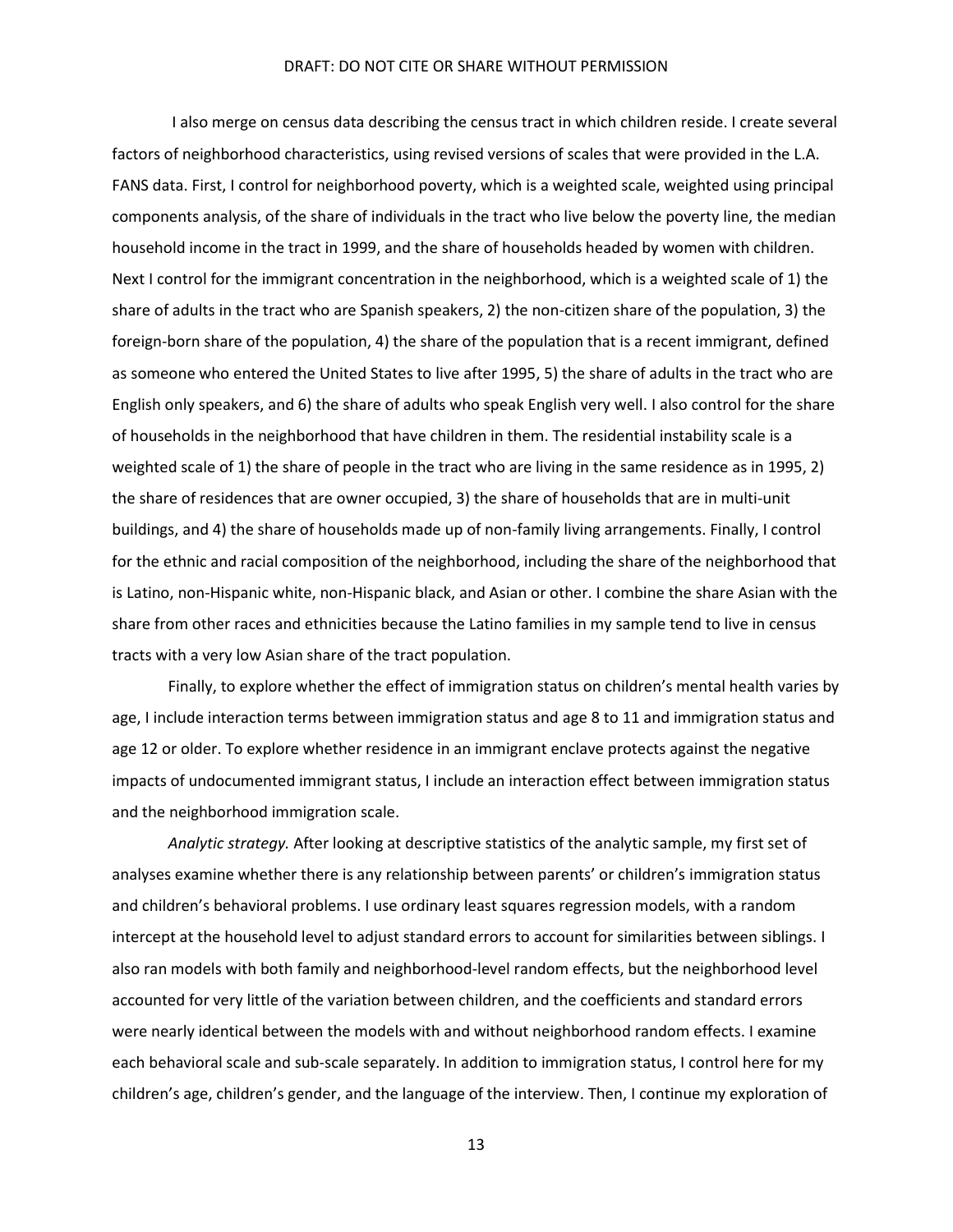the relationship between legal status and children's mental health, focusing on the internalizing and externalizing behavioral scales, adding in blocks of controls to investigate how family and neighborhood factors shape the relationship between immigration status and mental health. After adding in my control variables, I explore the role of family socioeconomic status, mothers' social support and mental health, parenting factors, and finally, neighborhood characteristics in shaping children's mental health. I investigate whether each block of controls mediates the relationship between immigration status and children's mental health. For all models, I use ordinary least squares models, in the log scale, with a household random effect.

## **Results**

*Descriptives: How do family and neighborhood districts vary by immigration status?* Appendix 1 shows mean values and percentages for the variables used in my analysis, for the sample overall and by family immigration status. We see first that children in any type of immigrant family, whether legal immigrants, mixed-status, or undocumented, show greater overall and internalizing behavioral problems, while children in mixed-status and undocumented immigrants show greater externalizing behavioral problems than children in native families. Children in immigrant families also show greater behavioral problems on many of the behavioral problem subscales. Looking at differences among children in different types of immigrant families, we see that children in mixed-status or undocumented immigrant families also have significantly higher behavioral problems than children in legal immigrant families.

There are a number of notable differences in the families and neighborhoods in which children are raised, by immigration status. Children in immigrant families live in poorer homes than children in native families, with lower family incomes and higher rates of overcrowding. About 82 percent of children in undocumented immigrant and 77 percent of children in mixed-status families live in an overcrowded household. Incomes are lower in mixed-status and undocumented immigrant families than in legal immigrant families. Maternal depression is higher in legal immigrant families than in native families, while mothers' self-efficacy is lower in immigrant families than in native families, and is particularly low in mixed-status families. Nearly all mothers in mixed-status and undocumented immigrants gave their interviews in Spanish, compared to 79 percent of mothers in legal immigrant families, and 6 percent of mothers in native families. Parental education is low in immigrant families, and particularly in mixed-status and undocumented immigrant families. Twenty-one percent of children in legal immigrant families have a mother who was in the United States at age 14, compared to 11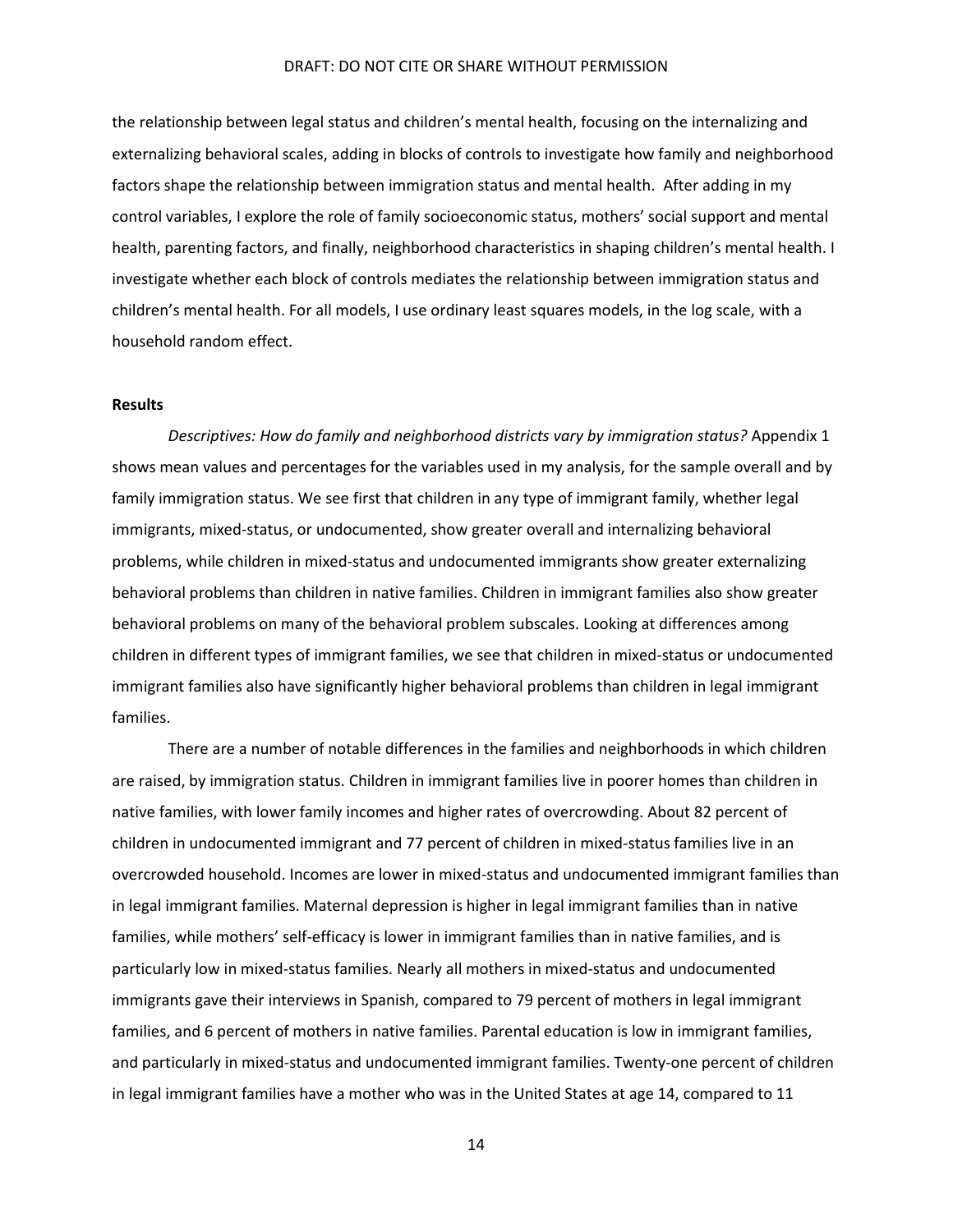percent in mixed-status families, and 3 percent in undocumented immigrant families. Children in immigrant families, and particularly in mixed-status and undocumented immigrant families live in neighborhoods that are poorer, have higher concentrations of immigrants, have more households with kids, and have lower residential stability (greater turnover of residents). They also live in neighborhoods that have higher shares of Latino residents, and lower shares of white residents and residents from other races or ethnicities.

*Regression: How does immigration status affect children's mental health?* First, I explore how immigration status is correlated with children's mental health, setting aside all of these family and neighborhood differences. Table 1 shows the associations between parents' and children's immigration status, and the nine mental health outcomes, controlling only for child-level measures (age and gender) and the language of interview. Generally, we see that children with foreign-born parents have more behavioral problems, but that this is particularly true for children who are themselves undocumented. The mean overall behavioral index is 56 percent higher for children in mixed-status families compared to children with native parents, while the overall index is 89 percent higher for children in undocumented families. For the internalizing subscale, all children of immigrants have higher behavioral problems than children in native families, regardless of their parents' immigration status, while for the externalizing subscale, only children in undocumented immigrant families have higher behavioral problems. Differences between children in different types of immigrant families are not significant.

Looking next at behavioral problem subscales shows that children in immigrant families (of all types) also have significantly higher behavioral problems on the anxiety/depression subscale, while children in undocumented immigrant families also have higher behavioral problems on the hyperactivity subscale, when compared to children in native families. Looking at differences between children in different types of immigrant families shows that there are no significant differences by parents' or children's immigration status.

*Do family characteristics explain these differences?* I next add in my control variables and then explore whether family-level characteristics such as family socioeconomic status, mother's mental health and social support, or parenting factors explain the relationship between immigration and legal status and children's mental health. Table 2 shows these results for the overall, internalizing, and externalizing subscales. Looking first at the overall behavioral scale, I find that after controlling for the family immigration background, children in mixed-status families have similar overall mental health to children in native families, while children in undocumented immigrant families still have significantly higher overall behavioral problems. Controlling for family socioeconomic status explains very little of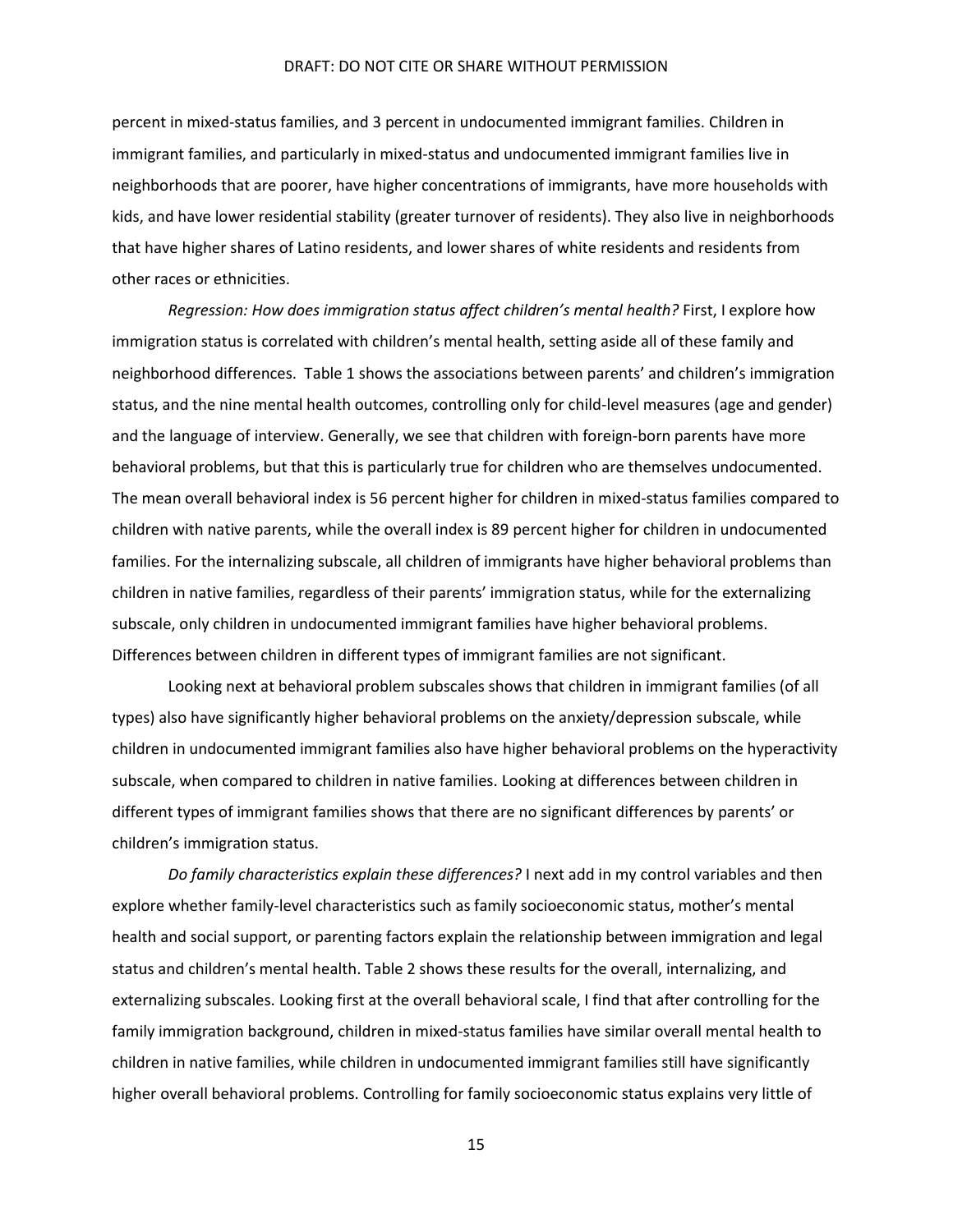these greater behavioral problems, while controlling for mother's mental health actually increases the gap between the overall behavioral problems of children in undocumented immigrant families as compared to children in native families. Controlling for parenting factors further strengthens the relationship. With all household level controls, children in undocumented families have 86 percent higher behavioral problems than children in native families. Mother's mental health – both depression and self-efficacy – are significantly related to children's overall behavioral problems.

Looking next at the internalizing behavioral scale, I find again that controlling for family immigration background – specifically, whether mothers were in the United States at age 14, explains the greater internalizing behavioral problems of children in legal immigrant and mixed-status families, while children in undocumented immigrant families continue to have greater externalizing problems than children in native families. Controlling for family socioeconomic status fully mediates the relationship between being in an undocumented immigrant family and greater internalizing problems, but once I add a control for mothers' mental health, the relationship reappears. Parenting factors do not explain the greater internalizing mental health problems of children in undocumented immigrant families. With all family-level controls, children in undocumented immigrant families have 92 percent higher internalizing problem behaviors than children in native families. Mothers' duration of residence in the United States and mothers' mental health are significantly correlated with children's internalizing behavioral problems, as is mothers' aggravation with parenting.

I find a similar story for externalizing problems. Here, only children in undocumented immigrant families had significantly higher behavioral problems in my initial model. Controlling for immigration factors – specifically, whether mothers were in the United States at age 14 – explains a portion of these higher behavioral problems. Family socioeconomic status mediates a part of undocumented immigrant children's greater externalizing problems, while controlling for mother's mental health increases the gap in behavior between children in undocumented immigrant and native families. After including all familylevel factors, children in undocumented immigrant families have 82 percent higher externalizing problems compared to children in native families. Again, mothers' duration in the United States, maternal mental health, and maternal aggravation with parenting show significant correlations with children's mental health, while other individual mediating factors do not. While for overall and internalizing behavioral problems, there were not significant differences between children in undocumented immigrant families versus children in mixed-status families, for externalizing behavioral problems, children in undocumented immigrant families have significantly higher externalizing problems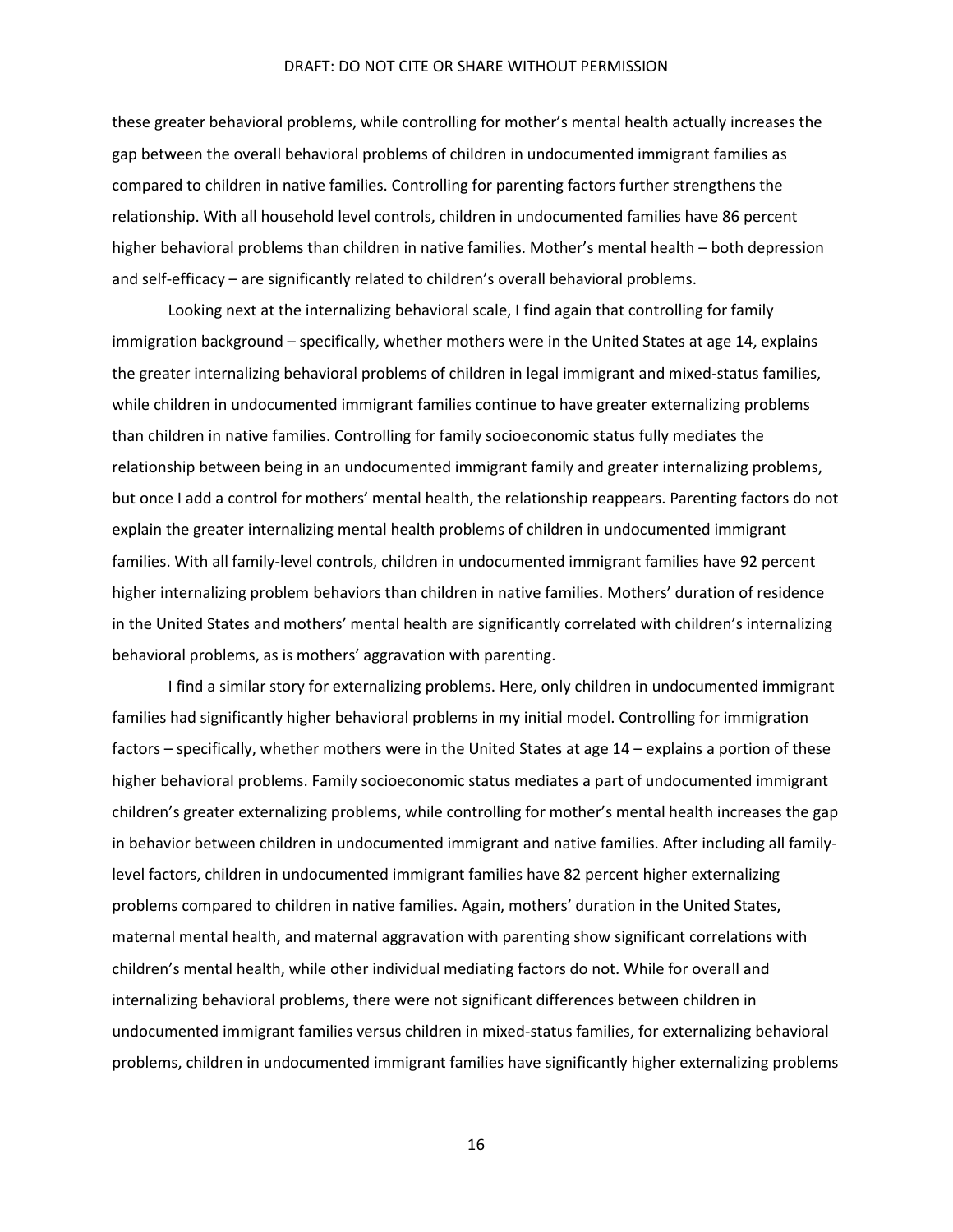compared to children in mixed-status families, once I control for family income. This gap persists after controlling for mothers' mental health and parenting factors.

Two of the subscales had shown significant differences in children's mental health by parental immigration status or children's immigration status. Children in any type of immigrant family showed greater anxiety / depression behavioral problems than children in native families. After I control for mother's duration in the United States, however, these associations are no longer significant. Children in undocumented immigrant families showed greater hyperactivity behavioral problems than children in native families. Again, this association goes away once controlling for mothers' residence in the United States at age 14. Finally, the headstrong scale shows that children in undocumented immigrant families have significantly higher problems on this scale than children in mixed-status families, after controlling for family socioeconomic status, even though the gap between children in undocumented immigrant families and children in native families is not significant on this scale. This gap is not explained by mothers' mental health or parenting factors.

*How do neighborhood contexts mediate the relationship between immigration status and mental health?* Next I explore whether observed differences in neighborhood context explain any of the remaining differences in children's mental health by immigration status. Models 8 of table 2 show these relationships. Neighborhood factors slightly attenuate the relationship between being in an undocumented immigrant family and having higher overall, internalizing, and externalizing behavioral problems. Living in a neighborhood with more families with children is associated with significantly lower overall behavioral problems, while living in a more stable neighborhood is, surprisingly, associated with slightly higher overall behavioral problems. None of the individual neighborhood factors show a significant relationship with internalizing or with externalizing behavioral problems.

*Does the role of immigration status vary by children's age, or by neighborhood context?* Table 3 explores whether older children, who are more likely to be aware of the implications of their own immigration status, are more negatively impacted by their immigration status. These models, with the full set of controls, show that the relationship between being in a legal immigrant family and overall behavioral problems is stronger for older children, age 12 to 17, than for young children, under age 8. The same holds true for the relationship between being in an undocumented immigrant family and greater overall behavioral problems. I expected the latter relationship, but did not expect that age would affect the relationship between being in a legal immigrant family and mental health. For internalizing behavioral problems, I see more support for my hypothesis: The relationship between being an undocumented immigrant and higher internalizing behavioral problems is stronger for older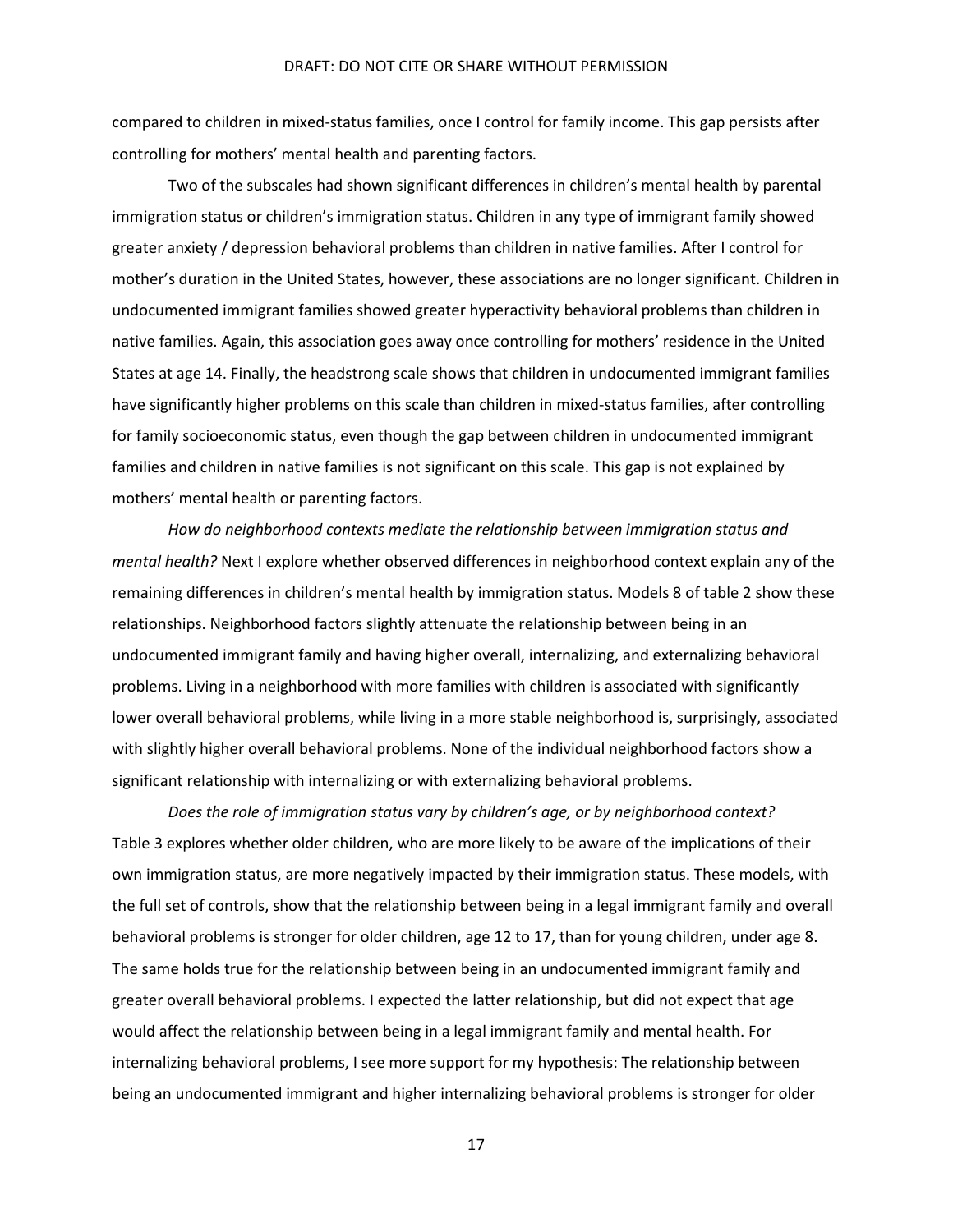children than for younger children. However, for externalizing behavioral problems, the only significant age interaction shows that being in a legal immigration family is more associated with higher externalizing problems for older children than for younger children, which I would not have expected.

The neighborhood interactions do not show the expected story that immigrant neighborhoods insulate against the negative effects of undocumented immigrant status. Instead, they show that children in legal immigrant families have higher overall and internalizing behavioral problems if they live in neighborhoods with higher immigrant concentrations than if they live in more integrated neighborhoods. If anything, immigrant neighborhoods carry a disadvantage, at least for children in legal immigrant families.

## **Summary and Conclusions**

*Summary.* While prior research has suggested that children of immigrants and foreign-born children have superior mental health outcomes to children of US natives, no systematic analysis has shown whether or not this story holds for children with undocumented immigrant parents. I find that among children in Latino families in Los Angeles County, those in undocumented immigrant families, that is, those who are themselves undocumented immigrants, have greater internalizing, externalizing, and overall behavior problems compared to children in native families, and greater externalizing and headstrong behavioral problems than children in mixed-status families. Older children appear to be somewhat more affected by their immigration status than younger children, while limited evidence suggests that living in immigrant enclaves may exacerbate the impact of having immigrant parents on children's mental health.

Children in immigrant families, and particularly in mixed-status and undocumented families grow up in conditions of greater poverty, with less well educated parents, lower incomes, more household overcrowding, and with mothers who report lower self-efficacy. They also grow up in poorer, less stable, and more ethnically segregated neighborhoods. Controlling for household factors, I find that part of the greater behavioral problems of undocumented children are explained by lower family income, but significant differences persist. Neighborhood factors do not shape children's mental health very strongly, though children who grow up around more other children show lower overall behavioral problems.

These results confirm some of my hypotheses, while contradicting others. I expected to find that both parents' and children's immigration status affected children's mental health, but these results suggest children's own immigration status shapes mental health while parents' immigration status does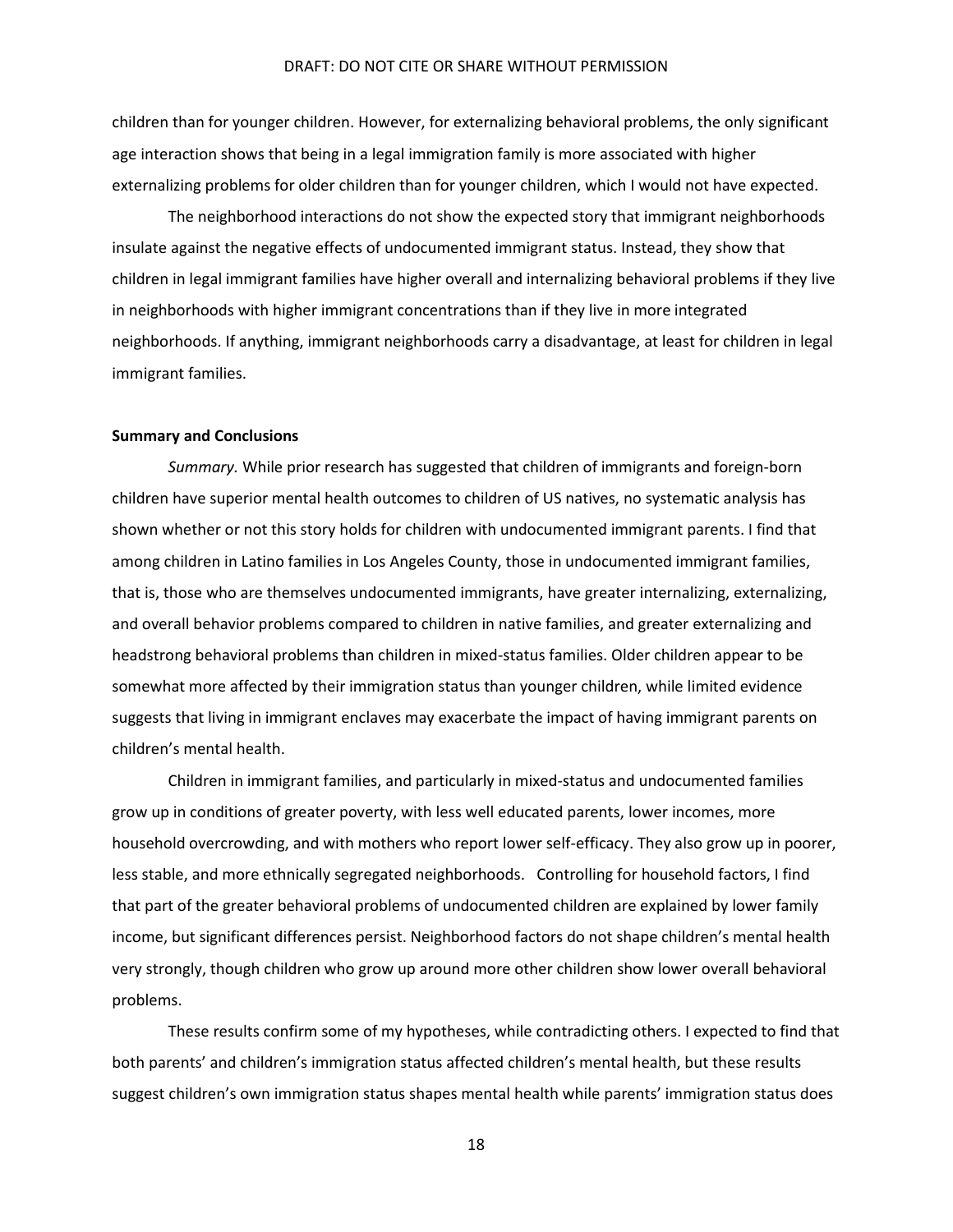not. I expected that family incomes, maternal mental health, household overcrowding, and changing residences more often would explain lower mental health of children in immigrant families. Lower family incomes in immigrant households do indeed explain some of the poorer mental health of undocumented immigrant children, but my other hypothesized mediators did not seem to operate as expected. I expected that the association between living in an undocumented family and poorer mental health would be stronger for older versus younger children. This was true, but age also affected the association between being in a legal immigrant family and mental health, which I did not expect. Finally, I expected that residence in a highly-immigrant neighborhood would lessen the association between undocumented immigrations status and poorer mental health, but instead I found that legal immigrants had poorer mental health when they lived in more highly immigrant neighborhoods than when they lived in more integrated neighborhoods.

*Limitations.* Because I use cross-sectional data, the associations between legal status and mental health observed here are descriptive, and I cannot make causal claims. However, despite the crosssectional nature of this analysis, the rich detail contained in the survey allows me to control for a wide variety of factors that might differ between parents who were and were not able to obtain legal status in the United States. A second potential concern is that foreign-born parents may assess mental health problems differently than native parents, or hold a different mental standard of "normal" behavior for children. I do not believe that is a problem for my study. In the second wave of L.A. FANS, respondents are asked to rate the mental health of hypothetical people described in short vignettes. Using these questions, and categorizing families in the same way as I have done here, I find that parents in legal immigrant and mixed-status families tend to rate hypothetical mental health conditions as less problematic than native parents, while parents in undocumented families rate them similarly to native parents. This suggests that if anything, the associations I find here are lower bound estimates of the association between immigration status and children's mental health.

An additional limitation is that I compare undocumented immigrant children to US-born children in mixed-status families as a way to disentangle the independent impacts of *parents*' immigration status and *children's* immigration status. However, there are additional differences between children in mixedstatus and undocumented immigrant families that I cannot account for using these data. Undocumented immigrant children have, unlike their US-born peers in mixed-status families, experienced an international move and separation from family and friends in the home country and the home country cultural and physical environment. Some undocumented immigrant children moved at such a young age that they have no memories of their "home" country, but others have memories of grandparents, aunts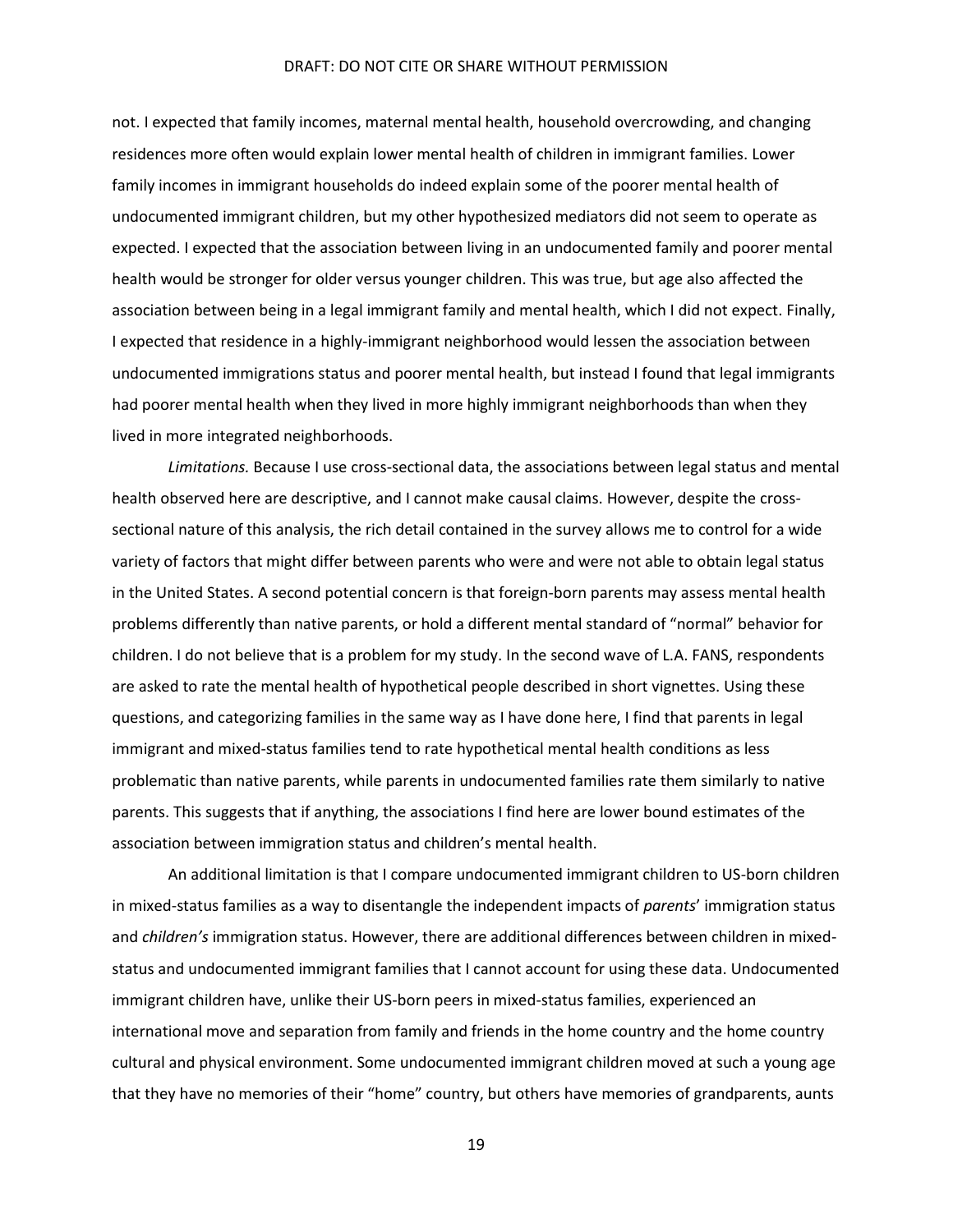and uncles, or even siblings or other family members left behind, who they are unable to visit because of their legal status. Some children have also experienced stressful or violent situations in their home country or during the migration process that were not experienced by US-born children (Potochnick and Perreira 2010). This study of about 250 immigrant youth in North Carolina suggests that stressful migration events are correlated with greater anxiety problems up to five years past migration, but that time past migration may mitigate the effect of stressful migration on anxiety (Potochnick and Perreira 2010). Such family separation and traumatic migration experiences could be considered an inherent part of the undocumented immigrant experience rather than omitted variables, but my inability to control for such things inhibits my ability to make claims about the impact of the experience of *residing* in the United States as an undocumented immigrant on children's mental health.

*Conclusions.* These data suggest that there are direct and indirect consequences of immigration status on children's mental health. Children with undocumented immigrant parents experience not only the anxiety and fear of potential detection and deportation, but also greater poverty and poorer neighborhood contexts than children in legal immigrant or native families. Family socioeconomic status is strongly associated with children internalizing and externalizing behavioral problems, and maternal mental health is particularly important for children's mental health. While I would have expected that parental mental health was lowest in mixed-status and undocumented immigrant families, all foreignborn mother report low self-efficacy. Whether due to immigration status problems or due to the stresses experienced by all immigrant parents, working to address the mental health and social support needs of immigrant parents could have strong protective effects for their children. Further, as immigrant mothers' duration of residence in the United States has strong implications for children's mental health, working with new immigrant mothers to connect them to resources to support their assimilation and familiarization with the US context and with resources for supporting their children could assist in protecting child well-being. Yet these findings suggest that children who are themselves undocumented may still experience negative mental health consequences, no matter how healthy and supportive their mothers. As long as the country maintains a population of millions of children affected by the immigration status of their family members or of themselves, researchers must continue to examine how immigration status is affecting children's well-being, and continue to investigate factors open to policy intervention that could protect the well-being of this sizable subset of the US child population.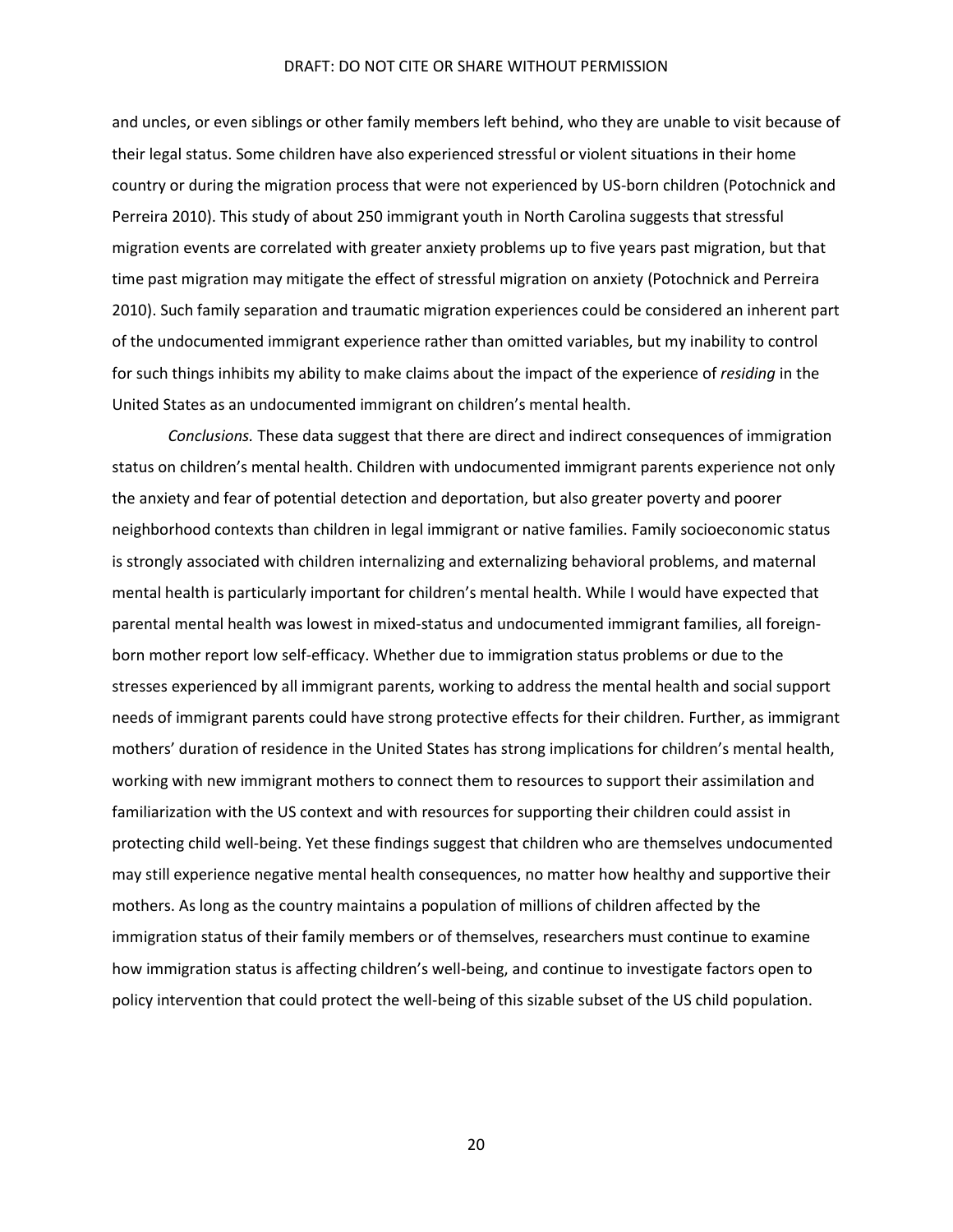# **References**

- Abrego, Leisy Janet, and Roberto G. Gonzales. 2010. "Blocked Paths, Uncertain Futures: The Postsecondary Education and Labor Market Prospects of Undocumented Latino Youth." *Journal of Education for Students Placed At Risk* 15:144–157.
- Achenbach, Thomas M., and Craig S. Edelbrock. 1981. "Behavioral Problems and Competencies Reported by Parents of Normal and Disturbed Children Aged Four Through Sixteen." *Monographs of the Society for Research in Child Development* 46(1):1–82. Retrieved March 10, 2013.
- Amato, Paul R. 2005. "The Impact of Family Formation Change on the Cognitive, Social, and Emotional Well-Being of the Next Generation." *The Future of Children* 15(2):75–96. Retrieved March 12, 2013.
- Aneshensel, Carol S., and Clea A. Sucoff. 1996. "The Neighborhood Context of Adolescent Mental Health." *Journal of Health and Social Behavior* 37(4):293. Retrieved August 31, 2012.
- Applied Research Center. 2011. *Shattered Families: The Perilous Intersection of Immigration Enforcement and the Child Welfare System*. New York, NY.
- Batalova, Jeanne, and Michelle Mittelstadt. 2012. *Relief from Deportation: Demographic Profile of the DREAMers Potentially Eligible under the Deferred Action Policy*. Washington, DC: Migration Policy Institute.
- Cebulko, Kara. 2008. "Documented, Undocumented and Somewhere 'In-Between:' Documentation Status and Its Effects on Children of Brazilian Immigrants." *Conference Papers -- American Sociological Association* 1.
- Crijnen, Alfons A.M., Thomas M. Achenbach, and Frank C. Verhulst. 1997. "Comparisons of Problems Reported by Parents of Children in 12 Cultures: Total Problems, Externalizing, and Internalizing." *Journal of the American Academy of Child & Adolescent Psychiatry* 36(9):1269–1277. Retrieved March 12, 2013.
- Crosnoe, Robert. 2006. "Health and the Education of Children from Racial/Ethnic Minority and Immigrant Families." *Journal of Health & Social Behavior* 47(1):77–93.
- Currie, Janet, and Mark Stabile. 2007. "Mental Health in Childhood and Human Capital." *National Bureau of Economic Research Working Paper Series* No. 13217. Retrieved March 16, 2011 (http://www.nber.org/papers/w13217).
- Currie, Janet, Mark Stabile, Phongsack Manivong, and Leslie L. Roos. 2010. "Child Health and Young Adult Outcomes." *Journal of Human Resources* 45(3):517 –548. Retrieved October 26, 2011.
- Dawson, Deborah A. 1991. "Family Structure and Children's Health and Well-Being: Data from the 1988 National Health Interview Survey on Child Health." *Journal of Marriage and the Family* 53(3):573. Retrieved March 12, 2013.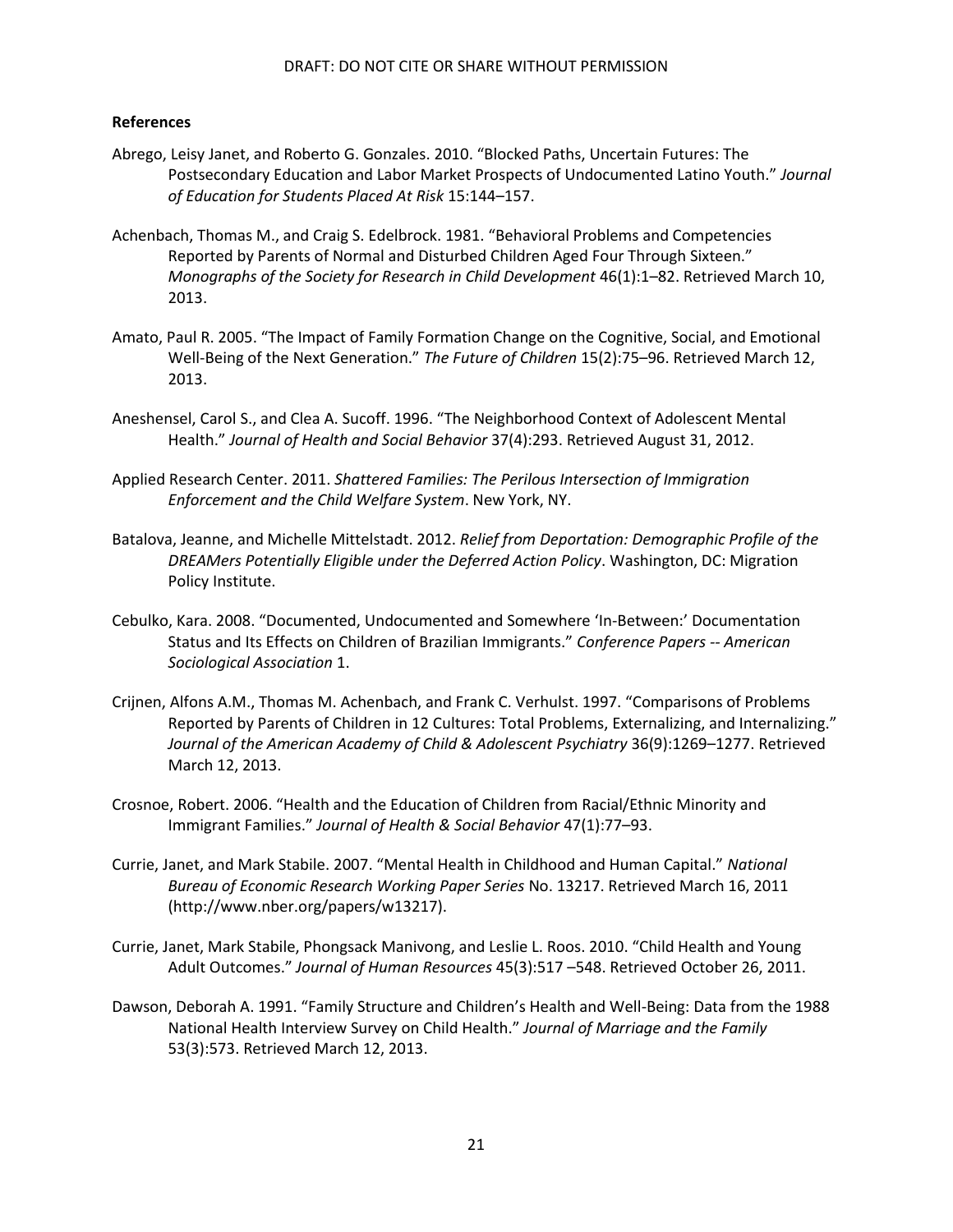- Dearing, Eric, Kathleen McCartney, and Beck A. Taylor. 2006. "Within-Child Associations between Family Income and Externalizing and Internalizing Problems." *Developmental Psychology* 42(2):237– 252.
- Dreby, Joanna. 2012. "The Burden of Deportation on Children in Mexican Immigrant Families." *Journal of Marriage and Family* 74(4):829–845. Retrieved July 25, 2012.
- Fortuny, Karina, Randy Capps, and Jeffrey S. Passel. 2007. *The Characteristics of Unauthorized Immigrants in California, Los Angeles County, and the United States*. Washington, DC: Urban Institute.
- Gonzales, Roberto G. 2011. "Learning to Be Illegal." *American Sociological Review* 76(4):602 –619. Retrieved September 12, 2011.
- Greenberger, Ellen, Robin O'Neil, and Stacy K. Nagel. 1994. "Linking Workplace and Homeplace: Relations Between the Nature of Adults' Work and Their Parenting Behaviors." *Developmental Psychology* 30(6):990–1002.
- Harker, Kathryn. 2001. "Immigrant Generation, Assimilation and Adolescent Psychological Well-being." *Social Forces* 79(3):969–1004. Retrieved March 15, 2011.
- Hill, Laura E., and Hans P. Johnson. 2011. *Unauthorized Immigrants in California: Estimates for Counties*. San Francisco, CA: Public Policy Institute of California.
- Jackson, Margot I., Kathleen Kiernan, and Sara McLanahan. 2012. "Immigrant–Native Differences in Child Health: Does Maternal Education Narrow or Widen the Gap?" *Child Development* 83(5):1501–1509. Retrieved September 16, 2012.
- Kao, Grace. 1999. "Psychological Well-Being and Educational Achievement Among Immigrant Youth." Pp. 410–477 in *Children of Immigrants: Health, Adjustment, and Public Assistance*, edited by Donald J. Hernandez. Washington, DC: National Research Council Retrieved September 19, 2012 (http://www.nap.edu/openbook.php?record\_id=9592&page=434).
- Kling, Jeffrey R, Jeffrey B Liebman, and Lawrence F Katz. 2007. "Experimental Analysis of Neighborhood Effects." *Econometrica* 75(1):83–119. Retrieved September 21, 2012.
- Kling, Jeffrey R., Jens Ludwig, and Lawrence F. Katz. 2005. "Neighborhood Effects on Crime for Female and Male Youth: Evidence from a Randomized Housing Voucher Experiment." *The Quarterly Journal of Economics* 120(1):87–130. Retrieved September 20, 2012.
- Landale, Nancy S., Kevin J. A. Thomas, and Jennifer Van Hook. 2011. "The Living Arrangements of Children of Immigrants." *The Future of Children* 21(1):43–70. Retrieved September 20, 2012.
- McLeod, Jane D., and Michael J. Shanahan. 1993. "Poverty, Parenting, and Children's Mental Health." *American Sociological Review* 58(3):351. Retrieved September 1, 2012.
- Meadows, Sarah, Sara McLanahan, and Jeanne Brooks‐Gunn. 2007. "Parental Depression and Anxiety and Early Childhood Behavior Problems across Family Types." *Journal of Marriage and Family* 69(5):1162–1177. Retrieved October 26, 2011.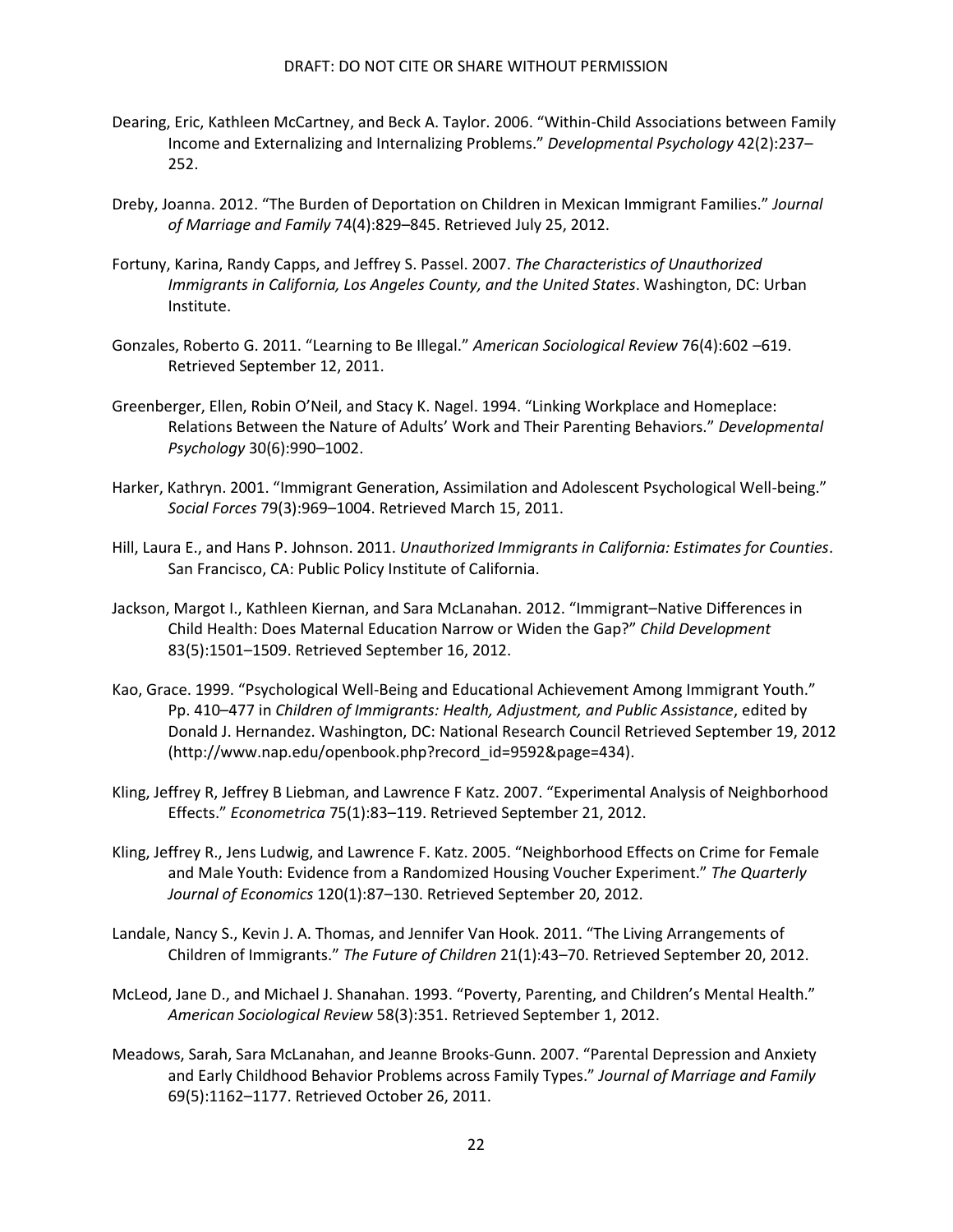- Menjívar, Cecilia. 2000. *Fragmented Ties: Salvadoran Immigran Networks in America*. University of California Press.
- Office of Immigration Statistics. 2012. *2011 Yearbook of Immigration Statistics*. Washington, DC: Department of Homeland Security.
- Passel, Jeffrey S., and D'Vera Cohn. 2011. *Unauthorized Immigrant Population: National and State Trends, 2010*. Washington, DC: Pew Hispanic Center.
- Peterson, Christine E. et al. 2004. *The Los Angeles Family and Neighborhood Survey Codebook*. Los Angeles, CA: RAND.
- Portes, Alejandro, and Rubén G. Rumbaut. 2006. *Immigrant America: A Portrait*. University of California Press.
- Portes, Alejandro, and Rubén G. Rumbaut. 2001. *Legacies: The Story of the Immigrant Second Generation*. Berkeley, CA: University of California Press.
- Portes, Alejandro, and Julia Sensenbrenner. 1993. "Embeddedness and Immigration: Notes on the Social Determinants of Economic Action." *American Journal of Sociology* 98(6):1320–1350. Retrieved March 12, 2013.
- Potochnick, Stephanie R., and Krista M. Perreira. 2010. "Depression and Anxiety Among First-Generation Immigrant Latino Youth." *The Journal of Nervous and Mental Disease* 198(7):470–477. Retrieved March 23, 2011.
- Suarez-Orozco, Carola, Hirokazu Yoshikawa, Robert T. Teranishi, and Marcelo M. Suarez-Orozco. 2011. "Growing Up in the Shadows: The Developmental Implications of Unauthorized Status." *Harvard Educational Review* 81(3).
- Thorpe, Helen. 2009. *Just Like Us: The True Story of Four Mexican Girls Coming of Age in America*. New York: Scribner.
- Turney, Kristin, and Sara McLanahan. 2012. *The Academic Consequences of Early Childhood Problem Behaviors*. Princeton, NJ: Princeton University.
- US Immigration and Customs Enforcement. 2012. *Deportation of Parents of U.S.-Born Citizens, Fiscal Year 2011 Report to Congress Second Semi-Annual Report*. Washington, DC Retrieved (http://www.lirs.org/atf/cf/%7BA9DDBA5E-C6B5-4C63-89DE-91D2F09A28CA%7D/ICE%20- %20DEPORT%20OF%20PARENTS%20OF%20US%20CIT%20FY%202011.PDF).
- Yoshikawa, Hirokazu. 2011. *Immigrants Raising Citizens: Undocumented Parents and Their Young Children*. New York, NY: Russell Sage Foundation.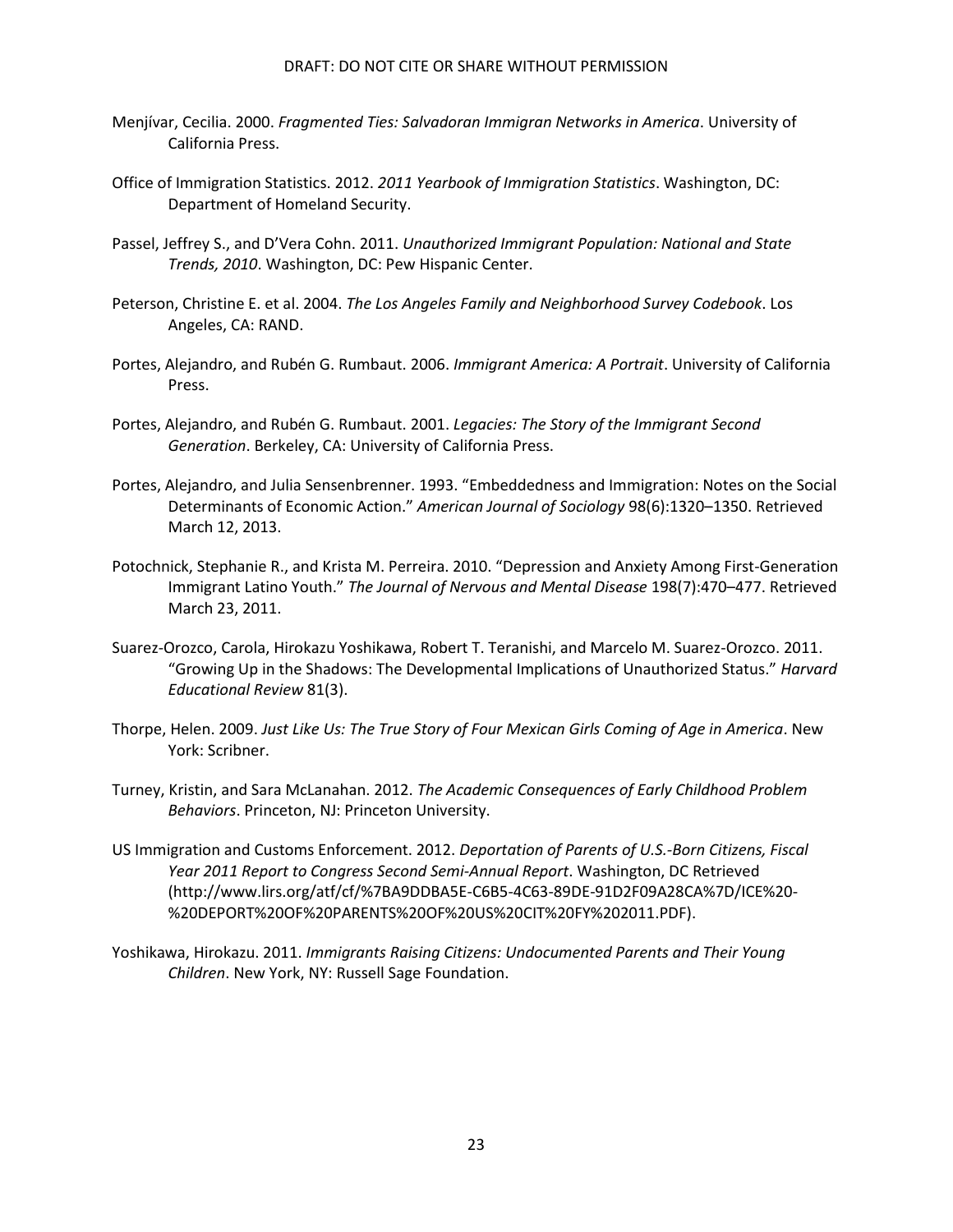#### Table 1. Association between legal status and mental health for children in Latino families in Los Angeles County, 2000-2001

|                                 | (1)                             |                    | (2)                |         | (3)           |                  | (4)         |                  | (5)                 |                  | (6)                   |                    | (7)                 |                 | (8)                 |                  | (9)                 |           |
|---------------------------------|---------------------------------|--------------------|--------------------|---------|---------------|------------------|-------------|------------------|---------------------|------------------|-----------------------|--------------------|---------------------|-----------------|---------------------|------------------|---------------------|-----------|
|                                 | Overall                         |                    |                    |         |               |                  |             |                  | Anxiety /           |                  |                       |                    |                     |                 |                     |                  |                     |           |
|                                 |                                 |                    | Internalizing      |         | Externalizing |                  | Antisocial  |                  | Depression          |                  | Hyper                 |                    | Headstrong          |                 | Dependent           |                  | Peer                |           |
|                                 | B                               | SE                 | В                  | SE      | в             | <b>SE</b>        |             | <b>SE</b>        |                     | <b>SE</b>        |                       | <b>SE</b>          |                     | SE              | B                   | <b>SE</b>        |                     | <b>SE</b> |
| Immigration status (ref=Native) |                                 |                    |                    |         |               |                  |             |                  |                     |                  |                       |                    |                     |                 |                     |                  |                     |           |
| Legal immigrant                 | 0.249                           | $(0.144)$ 0.398*   |                    | (0.196) | 0.163         | $(0.174)$ -0.173 |             | $(0.283)$ 0.489* |                     | $(0.231)$ -0.016 |                       | $(0.265)$ $-0.113$ |                     | $(0.267)$ 0.311 |                     | $(0.269)$ 0.097  |                     | (0.277)   |
| Mixed status                    | $0.446*$                        | $(0.173)$ 0.603*   |                    | (0.236) | 0.375         | $(0.210)$ 0.169  |             |                  | $(0.341)$ 0.813**   | $(0.280)$ 0.384  |                       | $(0.320)$ 0.095    |                     | $(0.322)$ 0.349 |                     | $(0.323)$ 0.255  |                     | (0.334)   |
| Undocumented                    | $0.639***$                      |                    | $(0.192)$ 0.722**  | (0.262) | $0.706**$     | $(0.233)$ 0.416  |             |                  | $(0.379)$ 0.848**   | $(0.316)$ 0.805* |                       | $(0.357)$ 0.633    |                     | $(0.359)$ 0.697 |                     | $(0.357)$ 0.080  |                     | (0.374)   |
| Controls                        |                                 |                    |                    |         |               |                  |             |                  |                     |                  |                       |                    |                     |                 |                     |                  |                     |           |
| Age                             | $-0.028**$                      | $(0.009)$ $-0.024$ |                    | (0.012) | $-0.045***$   | (0.011)          | $-0.010$    | (0.018) 0.013    |                     |                  | $(0.015)$ -0.084***   | $(0.017)$ -0.025   |                     |                 | $(0.018)$ -0.128*** |                  | $(0.017)$ 0.073***  | (0.018)   |
| Female (ref=male)               | $-0.207**$                      | $(0.067)$ -0.071   |                    | (0.095) | $-0.330***$   | (0.085)          | $-0.667***$ | $(0.139)$ 0.044  |                     |                  | $(0.119)$ $-0.606***$ | $(0.135)$ -0.292*  |                     | $(0.136)$ 0.190 |                     | $(0.126)$ -0.005 |                     | (0.140)   |
| Interview in Spanish            | $0.432***$                      |                    | $(0.125)$ 1.399*** | (0.170) | 0.246         | (0.151)          | $-0.087$    |                  | $(0.246)$ 1.016***  |                  | $(0.202)$ 0.839***    | $(0.231)$ 0.032    |                     |                 | $(0.232)$ 1.639***  |                  | $(0.233)$ $0.632**$ | (0.241)   |
| Constant                        | $-1.712***$ (0.128) $-3.116***$ |                    |                    | (0.177) | $-1.433***$   | (0.158)          | $-3.154***$ |                  | $(0.256)$ -3.372*** |                  | $(0.213)$ -2.239***   |                    | $(0.243)$ -1.936*** | (0.245)         | $-2.530***$         |                  | $(0.240)$ -6.270*** | (0.253)   |
| N                               | 1556                            |                    | 1556               |         | 1556          |                  | 1556        |                  | 1556                |                  | 1556                  |                    | 1556                |                 | 1556                |                  | 1556                |           |

Notes: Standard errors in parentheses.

\* p<0.05 \*\* p<0.01 \*\*\* p<0.001

Source: Author's analysis of L.A. FANS wave 1 data.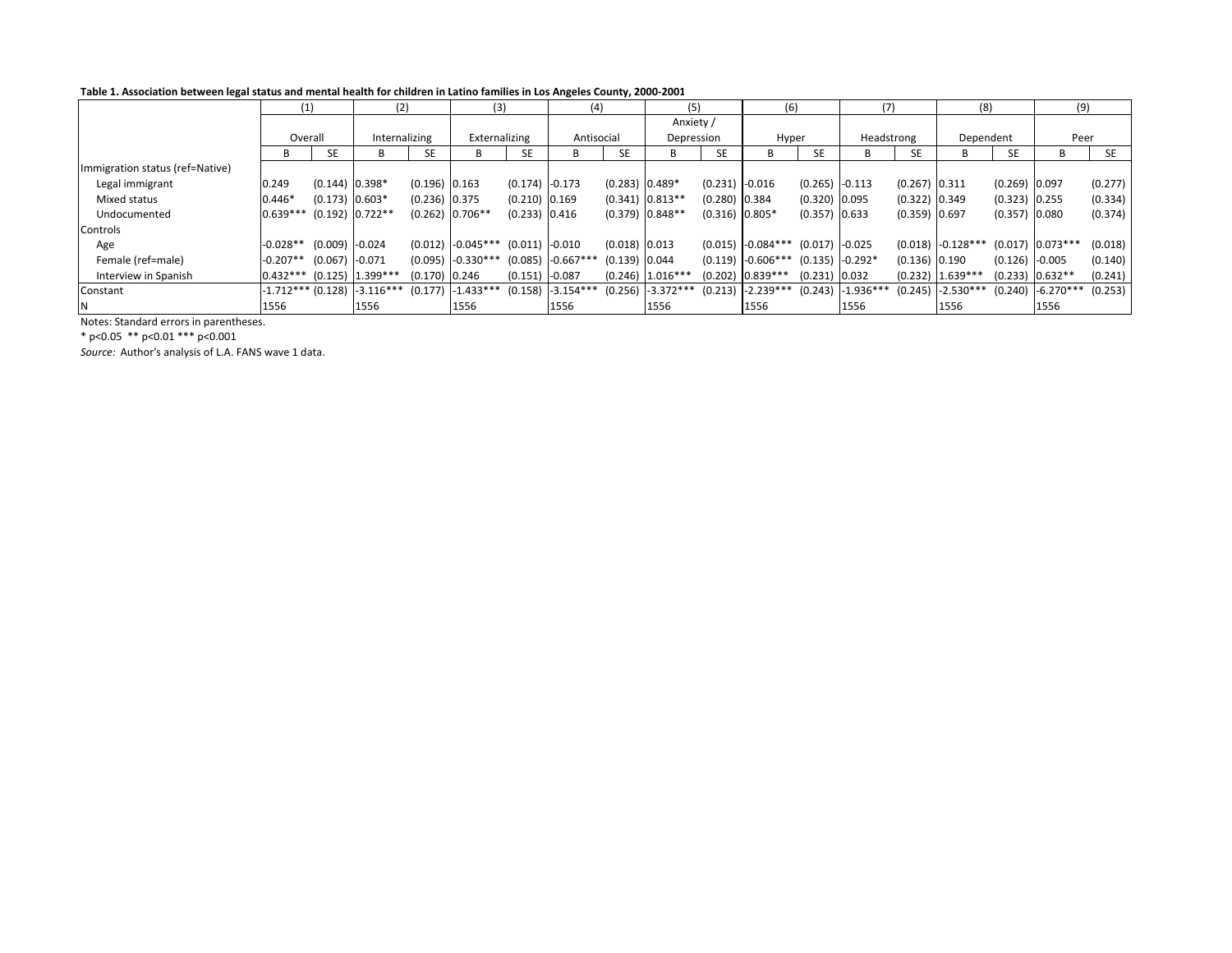|  | Table 2. Associations between legal status and three behavioral oucomes, with family and neighborhood mediating factors, for children in Latino families in Los Angeles County in 2000-2001 |  |  |  |
|--|---------------------------------------------------------------------------------------------------------------------------------------------------------------------------------------------|--|--|--|
|  |                                                                                                                                                                                             |  |  |  |

|                                   | Overall behavioral problems |                  |                     |                    |                               |                  |                     |                  |                                   |                  |             |                    |                     |                    |             |         |
|-----------------------------------|-----------------------------|------------------|---------------------|--------------------|-------------------------------|------------------|---------------------|------------------|-----------------------------------|------------------|-------------|--------------------|---------------------|--------------------|-------------|---------|
|                                   | (1)                         |                  | (2)                 |                    | (3)                           |                  | (4)                 |                  | (5)                               |                  | (6)         |                    | (7)                 |                    | (8)         |         |
|                                   | B                           | SE               | B                   | SE                 | B                             | SE               | B                   | SE               | B                                 | SE               | B           | SE                 | B                   | SE                 | B           | SE      |
| Immigration status (ref = Native) |                             |                  |                     |                    |                               |                  |                     |                  |                                   |                  |             |                    |                     |                    |             |         |
| Legal immigrant                   | 0.249                       | $(0.144)$ 0.262  |                     | $(0.145)$ 0.249    |                               | $(0.146)$ 0.220  |                     | $(0.163)$ 0.234  |                                   | $(0.163)$ 0.223  |             | $(0.157)$ 0.235    |                     | $(0.156)$ 0.233    |             | (0.157) |
| Mixed status                      | $0.446*$                    | $(0.173) 0.420*$ |                     | $(0.174) 0.389*$   |                               | $(0.176)$ 0.389  |                     | $(0.199)$ 0.387  |                                   | (0.200)          | 0.342       | $(0.195)$ 0.353    |                     | $(0.193)$ $0.343$  |             | (0.194) |
| Undocumented                      | $0.639***$                  | (0.192)          | $0.605**$           | (0.194)            | $0.576**$                     |                  | $(0.195)$ $0.585**$ | $(0.226)$ 0.576* |                                   | (0.228)          | $0.610**$   |                    | $(0.221)$ $0.622**$ | (0.220)            | $0.597**$   | (0.221) |
| Controls                          |                             |                  |                     |                    |                               |                  |                     |                  |                                   |                  |             |                    |                     |                    |             |         |
| Age, gender, interview language   | Yes                         |                  | Yes                 |                    | Yes                           |                  | Yes                 |                  | Yes                               |                  | Yes         |                    | Yes                 |                    | Yes         |         |
| Family structure                  | No                          |                  | Yes                 |                    | Yes                           |                  | Yes                 |                  | Yes                               |                  | Yes         |                    | Yes                 |                    | Yes         |         |
| Parental education                | No                          |                  | No                  |                    | Yes                           |                  | Yes                 |                  | Yes                               |                  | Yes         |                    | Yes                 |                    | Yes         |         |
| Immigration factors               | No                          |                  | No                  |                    | No                            |                  | Yes                 |                  | Yes                               |                  | Yes         |                    | Yes                 |                    | Yes         |         |
| Mediators                         |                             |                  |                     |                    |                               |                  |                     |                  |                                   |                  |             |                    |                     |                    |             |         |
| Family socioeconomic status       | No                          |                  | No                  |                    | No                            |                  | No                  |                  | Yes                               |                  | Yes         |                    | Yes                 |                    | Yes         |         |
| Mental health and social support  | No                          |                  | No                  |                    | No                            |                  | No                  |                  | No                                |                  | Yes         |                    | Yes                 |                    | Yes         |         |
| Parenting factors                 | No                          |                  | No                  |                    | No                            |                  | No                  |                  | No                                |                  | No          |                    | Yes                 |                    | Yes         |         |
| Neighborhood factors              | No                          |                  | No                  |                    | No                            |                  | No                  |                  | No                                |                  | No          |                    | No                  |                    | Yes         |         |
| Constant                          | $-1.712***$ (0.128)         |                  | $-1.681***$         |                    | $(0.224) -1.508***$ (0.250)   |                  | $-1.246***$         | (0.361)          | $-1.539***$                       | (0.405)          | $-1.652***$ | (0.464)            | $-2.249***$ (0.482) |                    | $-1.385*$   | (0.603) |
| N                                 | 1556                        |                  | 1556                |                    | 1556                          |                  | 1556                |                  | 1556                              |                  | 1556        |                    | 1556                |                    | 1556        |         |
|                                   |                             |                  |                     |                    |                               |                  |                     |                  | Internalizing behavioral problems |                  |             |                    |                     |                    |             |         |
|                                   | (1)                         |                  | (2)                 |                    | (3)                           |                  | (4)                 |                  | (5)                               |                  | (6)         |                    | (7)                 |                    | (8)         |         |
|                                   | B                           | SE               | B                   | SE                 | B                             | SE               | B                   | SE               | B                                 | SE               | В           | SE                 | B                   | SE                 | B           | SE      |
| Immigration status (ref = Native) |                             |                  |                     |                    |                               |                  |                     |                  |                                   |                  |             |                    |                     |                    |             |         |
| Legal immigrant                   | $0.398*$                    | $(0.196) 0.426*$ |                     | $(0.197) 0.407*$   |                               | $(0.199)$ 0.286  |                     | $(0.221)$ 0.294  |                                   | $(0.221)$ 0.285  |             | $(0.216)$ 0.300    |                     | $(0.215)$ 0.277    |             | (0.215) |
| Mixed status                      | $0.603*$                    |                  | $(0.236) 0.616**$   | $(0.237)$ $0.571*$ |                               | $(0.240)$ 0.478  |                     | $(0.270)$ 0.452  |                                   | $(0.271)$ 0.417  |             | $(0.266)$ $0.431$  |                     | $(0.264)$ 0.392    |             | (0.265) |
| Undocumented                      | $0.722**$                   |                  | $(0.262)$ 0.749**   |                    | $(0.264)$ 0.707**             | $(0.266) 0.630*$ |                     | $(0.307)$ 0.584  |                                   | $(0.310) 0.637*$ |             | $(0.304)$ $0.650*$ |                     | $(0.302) 0.616*$   |             | (0.303) |
| Controls                          |                             |                  |                     |                    |                               |                  |                     |                  |                                   |                  |             |                    |                     |                    |             |         |
| Age, gender, interview language   | Yes                         |                  | Yes                 |                    | Yes                           |                  | Yes                 |                  | Yes                               |                  | Yes         |                    | Yes                 |                    | Yes         |         |
| Family structure                  | No                          |                  | Yes                 |                    | Yes                           |                  | Yes                 |                  | Yes                               |                  | Yes         |                    | Yes                 |                    | Yes         |         |
| Parental education                | No                          |                  | No                  |                    | Yes                           |                  | Yes                 |                  | Yes                               |                  | Yes         |                    | Yes                 |                    | Yes         |         |
| Immigration factors               | No                          |                  | No                  |                    | No                            |                  | Yes                 |                  | Yes                               |                  | Yes         |                    | Yes                 |                    | Yes         |         |
| Mediators                         |                             |                  |                     |                    |                               |                  |                     |                  |                                   |                  |             |                    |                     |                    |             |         |
| Family socioeconomic status       | No                          |                  | No                  |                    | No                            |                  | No                  |                  | Yes                               |                  | Yes         |                    | Yes                 |                    | Yes         |         |
| Mental health and social support  | No                          |                  | No                  |                    | No                            |                  | No                  |                  | No                                |                  | Yes         |                    | Yes                 |                    | Yes         |         |
| Parenting factors                 | No                          |                  | No                  |                    | No                            |                  | No                  |                  | No                                |                  | No          |                    | Yes                 |                    | Yes         |         |
| Neighborhood factors              | No                          |                  | No                  |                    | No                            |                  | No                  |                  | No                                |                  | No          |                    | No                  |                    | Yes         |         |
| Constant                          | $-3.116***$ (0.177)         |                  | $-3.332***$ (0.305) |                    | $-3.077***$ (0.339)           |                  | $-2.614***$ (0.493) |                  | $-2.894***$ (0.553)               |                  | $-3.308***$ | (0.641)            | $-4.077***$ (0.664) |                    | $-3.007***$ | (0.827) |
| Ν                                 | 1556                        |                  | 1556                |                    | 1556                          |                  | 1556                |                  | 1556                              |                  | 1556        |                    | 1556                |                    | 1556        |         |
|                                   |                             |                  |                     |                    |                               |                  |                     |                  | Externalizing behavioral problems |                  |             |                    |                     |                    |             |         |
|                                   | (1)                         |                  | (2)                 |                    | (3)                           |                  | (4)                 |                  | (5)                               |                  | (6)         |                    | (7)                 |                    | (8)         |         |
|                                   | B                           | SE               | $\sf B$             | SE                 | B                             | SE               | B                   | SE               | B                                 | SE               | B           | SE                 | B                   | SE                 | B           | SE      |
| Immigration status (ref = Native) |                             |                  |                     |                    |                               |                  |                     |                  |                                   |                  |             |                    |                     |                    |             |         |
| Legal immigrant                   | 0.163                       | $(0.174)$ 0.183  |                     | $(0.176)$ 0.179    |                               | $(0.177)$ 0.081  |                     | $(0.196)$ 0.089  |                                   | (0.196) 0.078    |             | (0.191) 0.090      |                     | $(0.189)$ $0.113$  |             | (0.190) |
| Mixed status                      | 0.375                       | (0.210)          | 0.332               | (0.211)            | 0.316                         | (0.213) 0.241    |                     | (0.239)          | 0.239                             | (0.241)          | 0.190       | (0.235)            | 0.199               | (0.233)            | 0.208       | (0.234) |
| Undocumented                      | $0.706**$                   |                  | $(0.233)$ $0.648**$ |                    | $(0.236) 0.630**$             | $(0.237)$ 0.553* |                     | $(0.274)$ 0.545* |                                   | $(0.276)$ 0.590* |             | $(0.269) 0.600*$   |                     | $(0.267)$ $0.590*$ |             | (0.268) |
| Controls                          |                             |                  |                     |                    |                               |                  |                     |                  |                                   |                  |             |                    |                     |                    |             |         |
| Age, gender, interview language   | Yes                         |                  | Yes                 |                    | Yes                           |                  | Yes                 |                  | Yes                               |                  | Yes         |                    | Yes                 |                    | Yes         |         |
| Family structure                  | No                          |                  | Yes                 |                    | Yes                           |                  | Yes                 |                  | Yes                               |                  | Yes         |                    | Yes                 |                    | Yes         |         |
| Parental education                | No                          |                  | No                  |                    | Yes                           |                  | Yes                 |                  | Yes                               |                  | Yes         |                    | Yes                 |                    | Yes         |         |
| Immigration factors               | No                          |                  | No                  |                    | No                            |                  | Yes                 |                  | Yes                               |                  | Yes         |                    | Yes                 |                    | Yes         |         |
| Mediators                         |                             |                  |                     |                    |                               |                  |                     |                  |                                   |                  |             |                    |                     |                    |             |         |
| Family socioeconomic status       | No                          |                  | No                  |                    | No                            |                  | No                  |                  | Yes                               |                  | Yes         |                    | Yes                 |                    | Yes         |         |
| Mental health and social support  | No                          |                  | No                  |                    | No                            |                  | No                  |                  | No                                |                  | Yes         |                    | Yes                 |                    | Yes         |         |
| Parenting factors                 | No                          |                  | No                  |                    | No                            |                  | No                  |                  | No                                |                  | No          |                    | Yes                 |                    | Yes         |         |
| Neighborhood factors              | No                          |                  | No                  |                    | No                            |                  | No                  |                  | No                                |                  | No          |                    | No                  |                    | Yes         |         |
| Constant                          | $-1.433***$ (0.158)         |                  | $-1.290***$         |                    | $(0.271)$ -1.177*** $(0.302)$ |                  | $-0.628$            | (0.435)          | $-0.841$                          | (0.489)          | $-0.900$    |                    | $(0.562) -1.665**$  | (0.582)            | $-0.856$    | (0.728) |
| N                                 | 1556                        |                  | 1556                |                    | 1556                          |                  | 1556                |                  | 1556                              |                  | 1556        |                    | 1556                |                    | 1556        |         |

Notes: Standard errors in parentheses. \* p<0.05 \*\* p<0.01 \*\*\* p<0.001

Source: Author's analysis of L.A. FANS wave 1 data.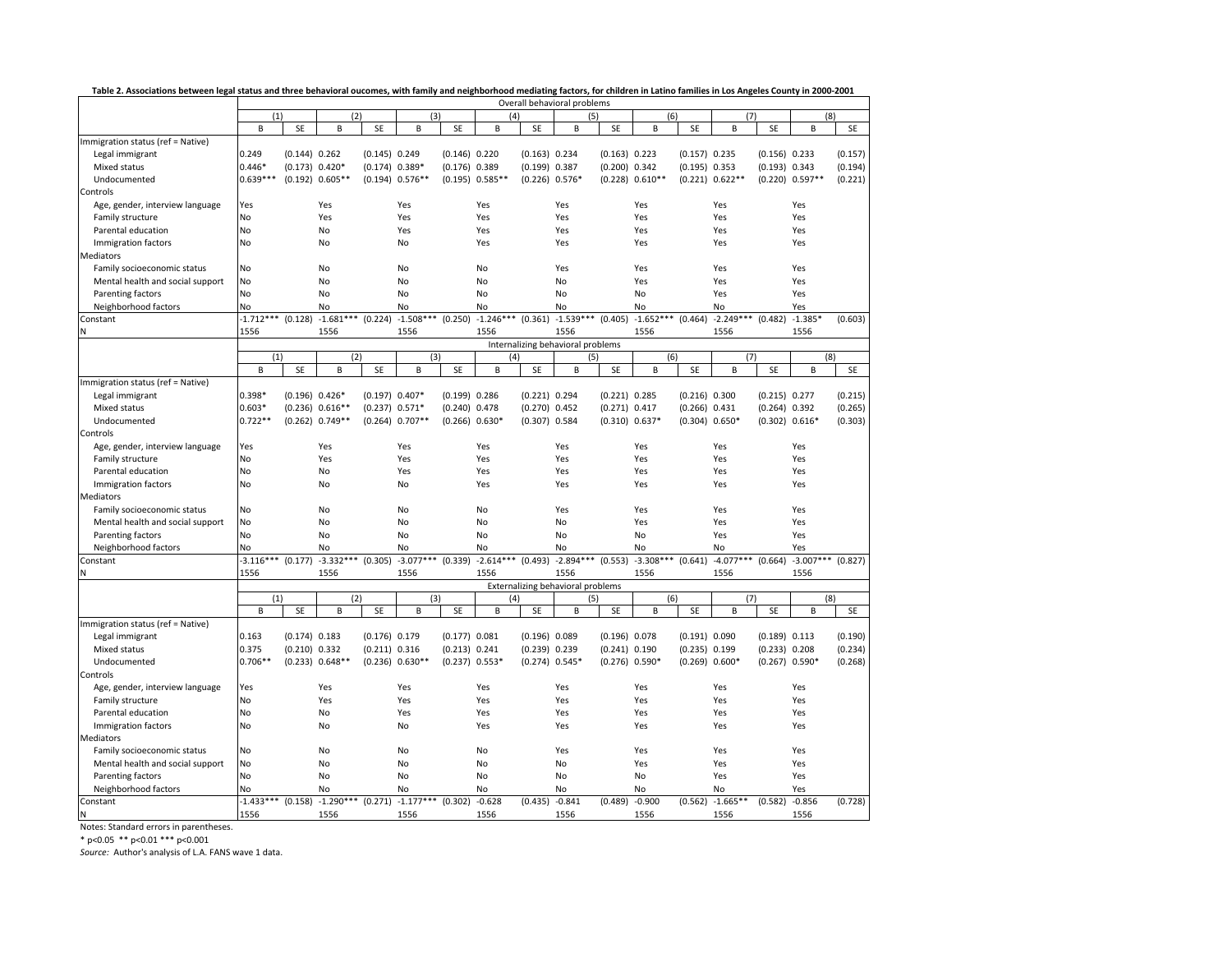Table 3. Associations between legal status and three behavioral oucomes, with family and neighborhood mediating factors, for children in Latino families in Los Angeles County in 2000-2001

|                                                   |          |                    | Overall behavioral problems   |                 |            |                  | Internalizing behavioral problems | <b>Externalizing behavioral</b><br>problems |          |                                  |          |                    |
|---------------------------------------------------|----------|--------------------|-------------------------------|-----------------|------------|------------------|-----------------------------------|---------------------------------------------|----------|----------------------------------|----------|--------------------|
|                                                   |          | (1)                |                               | (2)             | (3)        |                  | (4)                               |                                             | (5)      |                                  |          | (6)                |
|                                                   | B        | <b>SE</b>          | B                             | <b>SE</b>       | B          | <b>SE</b>        | B                                 | <b>SE</b>                                   | B        | <b>SE</b>                        | B        | <b>SE</b>          |
| Immigration status (ref = Native)                 |          |                    |                               |                 |            |                  |                                   |                                             |          |                                  |          |                    |
| Legal immigrant                                   | 0.109    | $(0.182)$ 0.195    |                               | $(0.159)$ 0.191 |            | $(0.252)$ 0.544* |                                   |                                             |          | $(0.232)$ -0.031 $(0.223)$ 0.168 |          | (0.205)            |
| Mixed status                                      | 0.239    | $(0.215)$ 0.321    |                               | $(0.195)$ 0.283 |            | $(0.296) 0.670*$ |                                   | $(0.280)$ 0.135                             |          | $(0.263)$ 0.332                  |          | (0.248)            |
| Undocumented                                      | 0.253    |                    | $(0.301)$ $0.601**$ $(0.230)$ |                 | 0.037      |                  | $(0.418) 0.883**$                 | $(0.326)$ 0.237                             |          | $(0.372)$ $0.691*$ $(0.289)$     |          |                    |
| Age interactions                                  |          |                    |                               |                 |            |                  |                                   |                                             |          |                                  |          |                    |
| Legal immigrant * Age 8-11                        |          | $-0.072$ $(0.144)$ |                               |                 | $-0.138$   | (0.204)          |                                   |                                             | $-0.048$ | (0.182)                          |          |                    |
| Legal immigrant * Age 12-17                       | 0.488*   | (0.199)            |                               |                 | 0.439      | (0.281)          |                                   |                                             | $0.536*$ | (0.250)                          |          |                    |
| Mixed-status * Age 8-11                           | 0.042    | (0.187)            |                               |                 | 0.147      | (0.267)          |                                   |                                             | $-0.119$ | (0.238)                          |          |                    |
| Mixed-status * Age 12-17                          | 0.150    | (0.311)            |                               |                 | $-0.123$   | (0.439)          |                                   |                                             | 0.324    | (0.391)                          |          |                    |
| Undocumented * Age 8-11                           | 0.288    | (0.292)            |                               |                 | 0.606      | (0.415)          |                                   |                                             | 0.354    | (0.370)                          |          |                    |
| Undocumented * Age 12-17                          |          | $0.662*$ (0.308)   |                               |                 | $0.952*$   | (0.435)          |                                   |                                             | 0.666    | (0.386)                          |          |                    |
| Neighborhood interactions                         |          |                    |                               |                 |            |                  |                                   |                                             |          |                                  |          |                    |
| Legal immigrant * neighborhood immigration factor |          |                    | $0.299*$                      | (0.152)         |            |                  | $0.201**$                         | (0.064)                                     |          |                                  | 0.056    | (0.057)            |
| Mixed-status * neighborhood immigration factor    |          |                    | 0.221                         | (0.494)         |            |                  | 0.126                             | (0.087)                                     |          |                                  | $-0.066$ | (0.077)            |
| Undocumented * neighborhood immigration factor    |          |                    | 0.142                         | (0.259)         |            |                  | 0.148                             | (0.108)                                     |          |                                  |          | $-0.026$ $(0.096)$ |
| Controls                                          |          |                    |                               |                 |            |                  |                                   |                                             |          |                                  |          |                    |
| Age, gender, interview language                   | Yes      |                    | Yes                           |                 | Yes        |                  | Yes                               |                                             | Yes      |                                  | Yes      |                    |
| Family structure                                  | Yes      |                    | Yes                           |                 | Yes        |                  | Yes                               |                                             | Yes      |                                  | Yes      |                    |
| Parental education                                | Yes      |                    | Yes                           |                 | Yes        |                  | Yes                               |                                             | Yes      |                                  | Yes      |                    |
| Immigration factors                               | Yes      |                    | Yes                           |                 | Yes        |                  | Yes                               |                                             | Yes      |                                  | Yes      |                    |
| <b>Mediators</b>                                  |          |                    |                               |                 |            |                  |                                   |                                             |          |                                  |          |                    |
| Family socioeconomic status                       | Yes      |                    | Yes                           |                 | Yes        |                  | Yes                               |                                             | Yes      |                                  | Yes      |                    |
| Mental health and social support                  | Yes      |                    | Yes                           |                 | Yes        |                  | Yes                               |                                             | Yes      |                                  | Yes      |                    |
| Parenting factors                                 | Yes      |                    | Yes                           |                 | Yes        |                  | Yes                               |                                             | Yes      |                                  | Yes      |                    |
| Neighborhood factors                              | Yes      |                    | Yes                           |                 | Yes        |                  | Yes                               |                                             | Yes      |                                  | Yes      |                    |
| Constant                                          | $-1.148$ | (0.619)            | $-1.353*$                     | (0.606)         | $-2.678**$ | (0.848)          | $-3.124***$                       | (0.827)                                     | $-0.651$ | (0.749)                          | $-0.849$ | (0.729)            |
| N                                                 | 1556     |                    | 1556                          |                 | 1556       |                  | 1556                              |                                             | 1556     |                                  | 1556     |                    |

Notes: Standard errors in parentheses.

\* p<0.05 \*\* p<0.01 \*\*\* p<0.001

Source: Author's analysis of L.A. FANS wave 1 data.